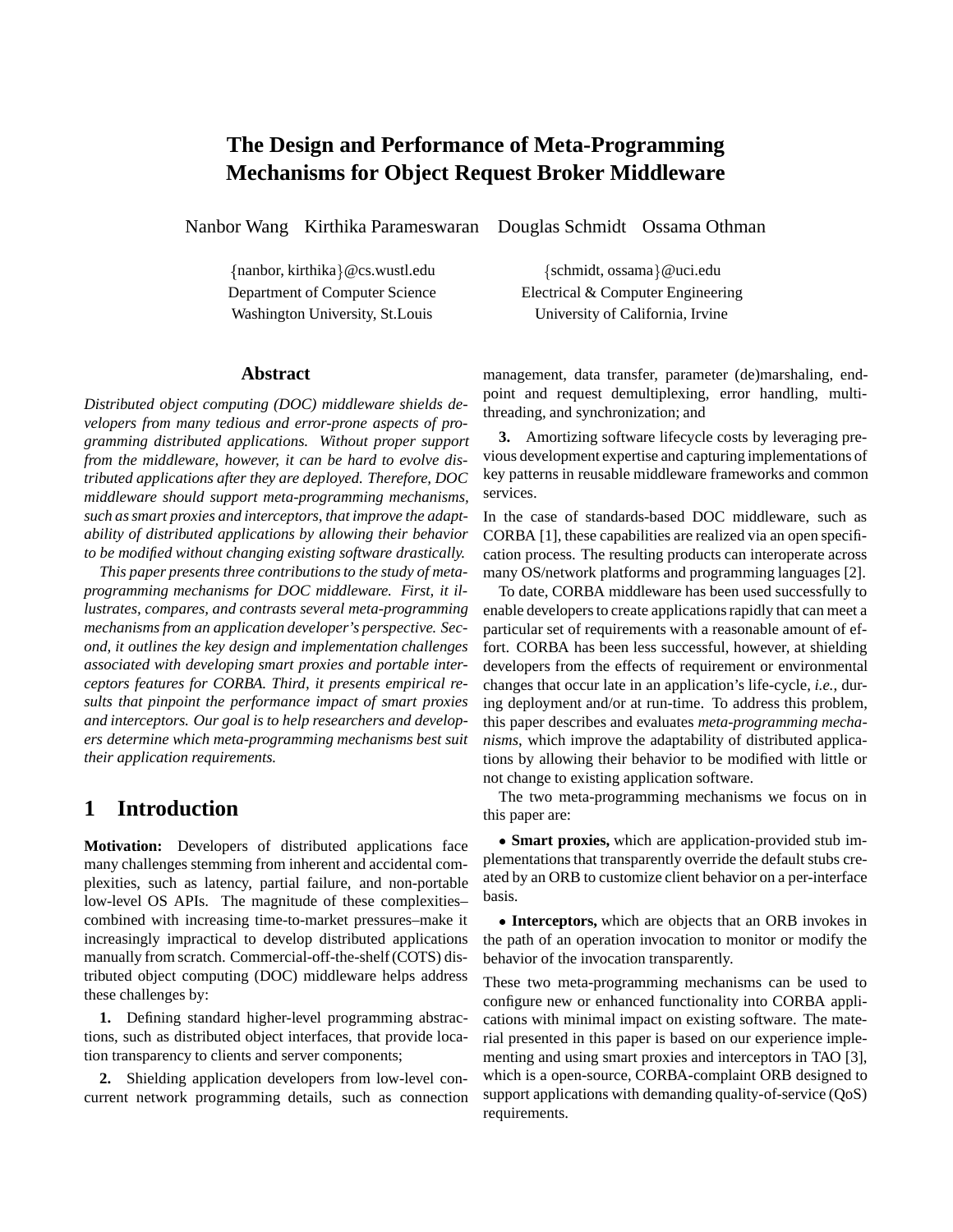**Paper organization:** The remainder of this paper is structured as follows: Section 2 presents an overview of the *smart proxy* and *interceptor* meta-programming mechanisms; Section 3 illustrates how to use smart proxies and interceptors; Section 4 describe the patterns that guided the development of TAO's smart proxy and interceptor mechanisms and resolved key design challenges; Section 5 illustrates the performance characteristics of TAO's smart proxy and interceptor mechanisms; Section 6 compares our work with related research; and Section 7 presents concluding remarks.

# **2 Overview of Smart Proxies and Interceptors**

DOC middleware provides *stub* and *skeleton* mechanisms that serve as a "glue" between the client and servants, respectively, and the ORB. For example, CORBA stubs implement the *Proxy* pattern [4] and marshal operation information and data type parameters into a standardized request format. Likewise, CORBA skeletons implement the *Adapter* pattern [4] and demarshal the operation information and typed parameters stored in the standardized request format.

CORBA stubs and skeletons can be generated automatically from schemas defined using the OMG Interface Definition Language (IDL). A CORBA IDL compiler transforms application-supplied OMG IDL definitions into stubs and skeletons written using a particular programming language, such as C++ or Java. In addition to providing programming language and platform transparency, an IDL compiler eliminates common sources of network programming errors and provides opportunities for automated compiler optimizations [5].

Traditionally, the stubs and skeletons generated by an IDL compiler are *fixed*, *i.e.*, the code emitted by the IDL compiler is determined at translation time. This design shields application developers from the tedious and error-prone network programming details needed to transmit client operation invocations to server object implementations. Fixed stubs and skeletons make it hard, however, for applications to adapt readily to certain types of changes in requirement or environmental conditions, such as:

- The need to monitor system resource utilization may not be recognized until after an application has been deployed.
- Certain remote operations may require additional parameters in order to execute securely in a particular environment.
- The priority at which clients invoke or servers handle a request may vary according to environmental conditions,

such as the amount of CPU or network bandwidth available at run-time.

In applications based on CORBA middleware with conventional fixed stubs/skeletons, these types of changes often require re-engineering and re-structuring of existing application software. One way to minimize the impact of these changes is to devise *meta-programming mechanisms* that allow applications to adapt to various types of changes with little or no modifications to existing software. For example, stubs, skeletons, and certain points in the end-to-end operation invocation path can be treated as *meta-objects* [6], which are objects that refine the capability of base-level objects, which are the objects comprising the bulk of application programs.

As shown in Figure 1, CORBA ORBs are responsible for transmitting client operation invocations to target objects. When a client invokes an operation, a stub implemented as



Figure 1: Interactions Between Requests and Meta-objects End-to-End

a meta-object can act in conjunction with transport-protocol meta-objects to access and/or transform a client operation invocation into a message and transmit it to a server. Corresponding meta-objects on the server's request processing path can access and/or perform inverse transformations on the operation invocation message and dispatch the message to its servant. An invocation result is delivered in a similar fashion in the reverse direction.

As all operation invocations pass through meta-objects, certain aspects of application and middleware behavior can be adapted transparently when system requirements and environmental conditions change by simply modifying the metaobjects. To modify meta-objects, the DOC middleware can either (1) provide mechanisms for developers to installed customized meta-objects for the client or (2) embed *hooks* implementing a *meta-object protocol* (MOP)[6] in the meta-objects and provide mechanisms to install objects implementing the MOP to strategize these meta-object behaviors. In the context of CORBA, *smart proxies* are customized meta-objects and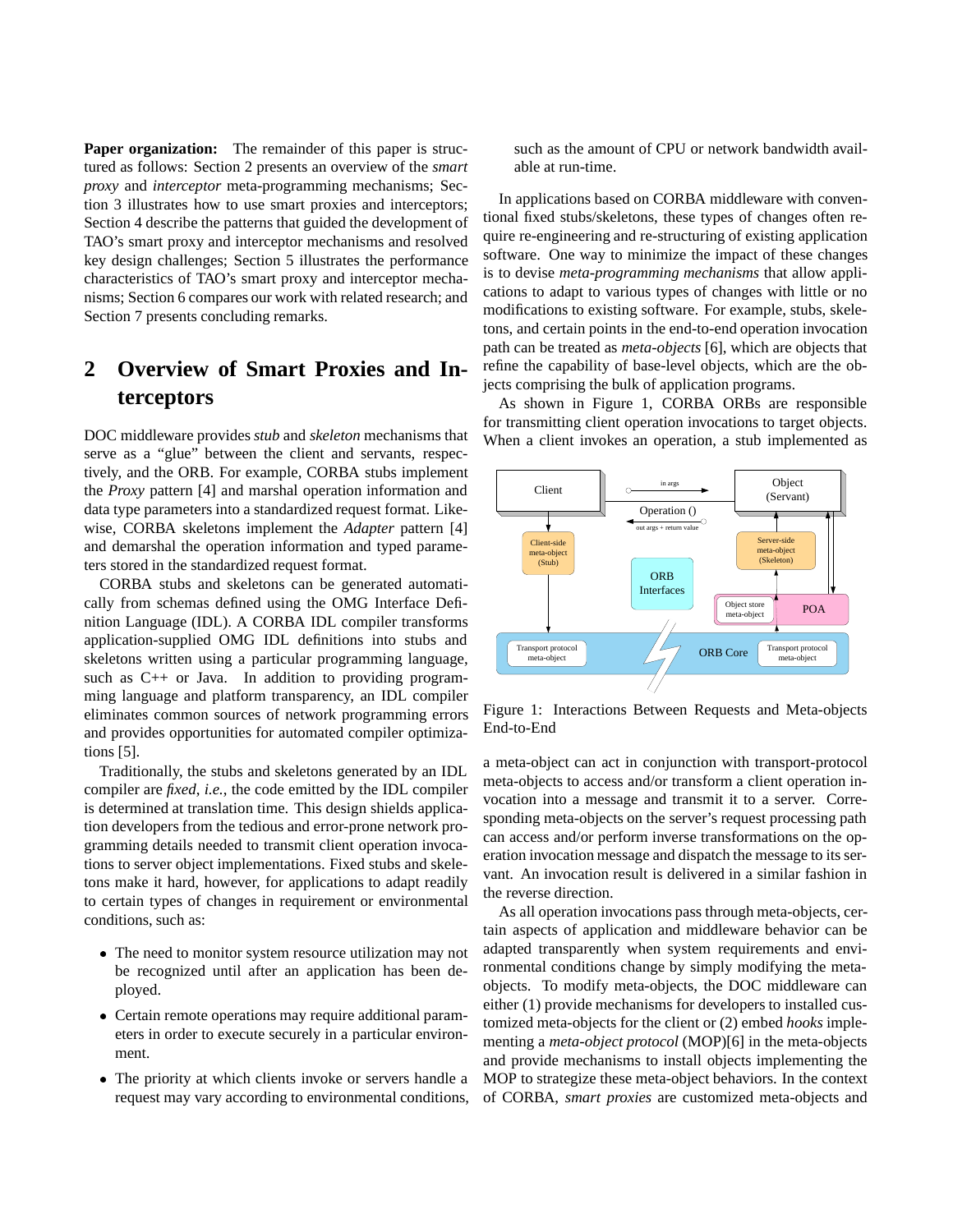*interceptors* are objects that implement the MOP.

### **2.1 Overview of Smart Proxies**

Most CORBA application developers use the fixed stubs generated by an IDL compiler without concern for how the stubs are implemented. There are situations, however, where the default stub behavior is inadequate. For example, an application developer may wish to change stub code transparently in order to:

- Perform application-specific functionality, such as logging;
- Add parameters to a request;
- Cache requests or replies to enable batch transfer or minimize calls to a remote target object, respectively;
- Support advanced quality-of-service (QoS) features, such as load balancing and fault-tolerance; or
- Enforce security mechanisms, such as authentication of credentials.

To support these capabilities *without* modifying existing client code, applications must be able to override the default stub implementations selectively. These application-defined stubs are called *smart proxies*, which are customizable meta-objects that can mediate access to target objects more flexibly than the default stubs generated by an IDL compiler. Smart proxies allow developers to modify the behavior of interfaces without re-implementing client applications or target objects.

The two main entities in smart proxy designs are (1) the smart proxy factory and (2) the smart proxy meta-object, which are shown in Figure 2. When using a smart proxy



Figure 2: TAO's Smart Proxy Model

to modify the behavior of an interface, the developer implements the smart proxy class and registers it with the ORB. After installing the smart proxy factory, the ORB automatically uses the application-supplied factory to create object references when a client invokes the narrow operation of an interface. Thus, if smart proxies are installed before a client accesses these interfaces, the client application can transparently use the new behavior of the proxy returned by the factory.

Smart proxies are not yet standardized in CORBA, though many ORBs support this feature as a proprietary extension.

### **2.2 Overview of Interceptors**

The smart proxies feature outlined above is a metaprogramming mechanism that increases the flexibility of *client* applications. *Interceptors* are another meta-programming mechanism used in DOC middleware to increase the flexibility of both client *and* server applications. In CORBA, interceptors are standard meta-objects that stubs, skeletons, and certain points in the end-to-end operation invocation path can invoke at predefined "interception points."

Prior to CORBA 2.3.1 interceptors were under-specified and therefore non-portable. In contrast, the interceptors discussed in this paper are based on the so-called "Portable Interceptors" specification [7], which is being ratified by the OMG. Two types of interceptors are defined in the CORBA Portable Interceptor specification:

- *Request interceptors*, which deal with operation invocations;
- *IOR interceptors*, which insert information into interoperable object references (IORs).

Both types of interceptor are described below.

#### **2.2.1 Request Interceptors**

Request interceptors can be decomposed into *client request* interceptors and *server request* interceptors, which are designed to intercept the flow of a request/reply sequence through the ORB at specific points on clients and servers, respectively. Developers can install instances of these interceptors into an ORB via an IDL interface defined by the Portable Interceptor specification. Regardless of what interface or operation is invoked, after request interceptors are installed they will be called on *every* operation invocation at the pre-determined ORB interception points shown in Figure 3.

As shown in this figure, request interception points occur in multiple parts of the end-to-end invocation path when a client sends a request, when a server receives a request, when a server sends a reply, and when a client receives a reply. Different hook methods will be called at different points in this interceptor chain. For example, the send request hook is called on the client before the request is marshaled and the receive request hook is called on the server after the request is demarshaled.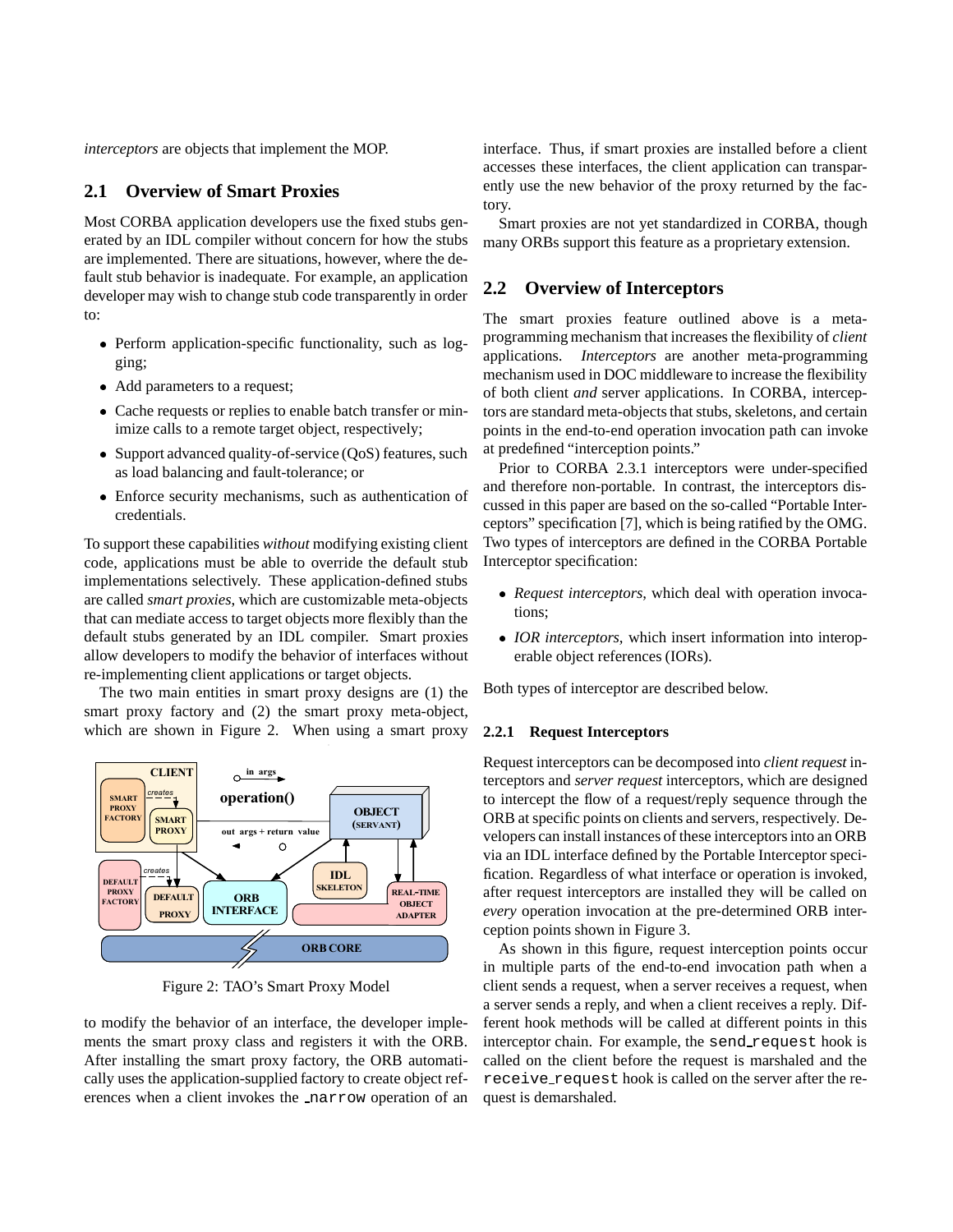

Figure 3: Request Interception Points in the CORBA Portable Interceptor Specification

Compared to a client invocation path, a server invocation path has an additional interception point called receive request service contexts, which is invoked before the POA dispatches a servant manager. This interception point prevents unnecessary upcalls to a servant. For example, in the CORBA Security Service [8] framework this interception point can be used to inspect security-related credentials piggybacked in a service context list entry. If the credentials are valid the upcall can proceed to other interceptors (if they exist) or to the servant; if not, an exception will be returned to the client.

The behavior of an interceptor can be defined by an application developer. An interceptor can examine the state of the request that it is associated with and perform various actions based on the state. For example, interceptors can invoke other CORBA operations, access information in a request, insert/extract piggybacked messages in a request's service context list, redirect requests to other target objects, and/or throw exceptions based on the object the original request is invoked upon and the type of the operation. Each of these capabilities is described below:

**Nested invocations:** A request interceptor can invoke operations on other CORBA objects before the current invocation it is intercepting completes. For example, monitoring and debugging utilities can use this feature to log information associated with each operation invocation. To avoid causing infinite recursion, developers must be careful to act only on targeting interfaces and operations they intend to affect when performing nested invocations in an interceptor.

**Accessing request information:** Request interceptors can access various information associated with an invocation, such as the operation name, parameters, exception lists, return values, and the request id via the MOP interface as defined in the Portable Interceptor specification. Interceptors cannot, however, modify parameters or return values. This request/reply information is encapsulated in an instance of ClientRequestInfo or ServerRequestInfo classes, which derive from the RequestInfo class and contain the information listed above for each invocation.

For example, client request interceptors are passed ClientRequestInfo and server request interceptors are passed ServerRequestInfo. These RequestInfoderived objects can use features provided by the CORBA Dynamic module. This module is a combination of pseudo-IDL types, such as RequestContext and Parameter, declared in earlier CORBA specifications. These types facilitate on-demand access of request information from the RequestInfo to avoid unnecessary overhead if an interceptor does not need all the information available with the RequestInfo.

**Service context manipulation:** As mentioned earlier, request interceptors cannot change parameters or the return value of an operation. They can, however, manipulate *service contexts* that are piggybacked in operation requests and replies exchanged between the clients and servers. A service context is a sequence field in a GIOP message that can transmit "out-of-band" information, such as authentication credentials, transaction contexts, operation priorities, or policies associated with requests.

For example, the CORBA Security Service uses request interceptors to insert user identity via service contexts. Likewise, the CORBA Transaction Service uses request interceptors to insert transaction-related information into service contexts so it can perform extra operations, such as commit/rollback, based on the operation results in a transaction. Each service context entry has a unique service context identifier that applications and CORBA components can use to extract the appropriate service context.

**Location forwarding:** Request interceptors can be used to forward a request to a different location, which may or may not be known to the ORB *a priori*. This can be done via the PortableInterceptor::ForwardRequest exception, which allows an interceptor to inform the ORB that a retry should occur upon the new object indicated in the exception. The exception can also indicate whether the new object should be used for all future invocations or just for the forwarded request.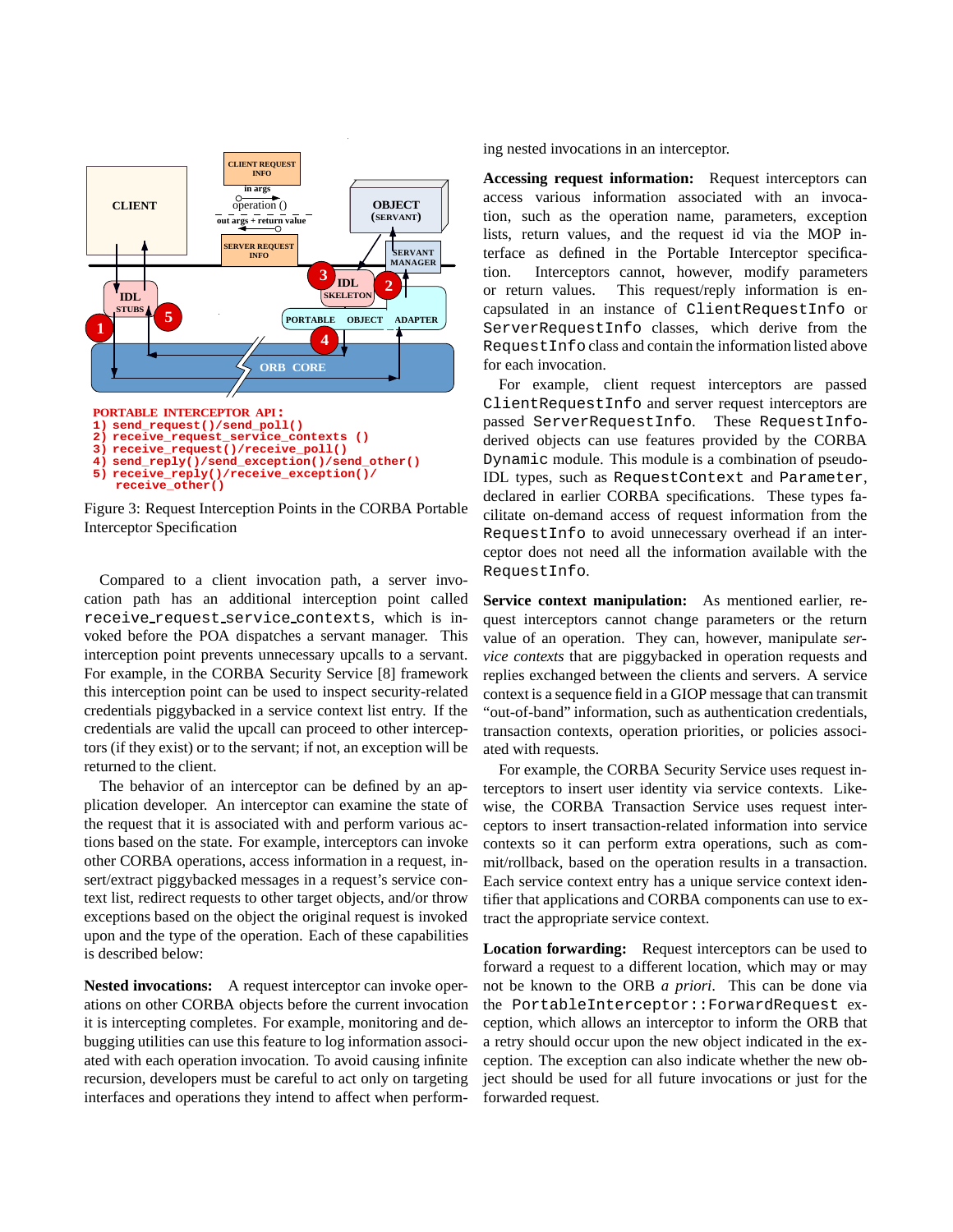Since the ForwardRequest exception can be raised at most interception points, it can be used to provide fault tolerance and load balancing [9]. For example, the IOR of a replicated object can be used as the forward object in this exception. When the object dies for some reason–and this situation is conveyed to the interceptor–this exception can be raised even before the POA tries to make an upcall.

**Multiple interceptors:** Multiple request interceptors can be registered with an ORB, which will then iterate through them and invoke the appropriate interception operation at every interception point according to the following rules:

- For each request interceptor, only one *starting* interception point can be called for a given invocation. A starting interception point is the first point invoked in a request/reply sequence. For instance, the starting points for a client ORB include send request and send poll. Likewise, the starting point for a server ORB is receive request service contexts.
- For each request interceptor, only one *ending* interception point can be called for a given invocation. The ending interception point is the last juncture where an interception may occur in the request/reply sequence. The ending interception points on a client ORB are receive reply, receive exception, and receive other and the ending interception points for a server ORB consist of send reply, send exception, and send other.
- There can be multiple intermediate interception points.
- Intermediate interception points cannot be invoked in the case of an exception.
- The ending interception point for a given interceptor will be called only if the starting interception point runs to completion.

Multiple interceptors are invoked using a flow-stack model. When initiating an operation invocation, an interceptor is pushed onto the stack after its starting interception point completes successfully. When an invocation completes, the interceptors are popped off the stack and invoked in reverse order. The flow-stack model ensures that only interceptors executed successfully for an operation can process the reply/exceptions.

**Exception handling:** Request interceptors can affect the outcome of a request by raising exceptions in the inbound or outbound invocation path. In such cases, the send exception operation of a server request interceptor is invoked on the reply path and is received at the client in the receive exception interceptor hook. When a send exception or receive exception operation raises a ForwardRequest exception, the other interceptors have their send other and receive other interception points invoked, respectively.

#### **2.2.2 IOR Interceptors**

IIOP version 1.1 introduced an attribute called components, which contains a list of *tagged component*s to be embedded within an IOR. When an IOR is created, tagged components provide a placeholder for an ORB to store extra information pertinent to the object. This information can contain various types of QoS information related to security, server thread priorities, network connections, CORBA policies, or other domain-specific information.

The original IIOP 1.0 specification provided no standard way for applications or services to add new tagged components into an IOR. Services that require this field were therefore forced to use proprietary ORB interfaces, which impeded their portability. The Portable Interceptors specification resolves this problem by defining *IOR interceptors*.

IOR interceptors are objects invoked by the ORB when it creates IORs. They allow an IOR to be customized, *e.g.*, by appending tagged components. Whereas request interceptors access operation-related information via RequestInfos, IOR interceptors access IOR-related information via IORInfos. Figure 4 illustrates the behavior of IOR interceptors. A server



Figure 4: IOR Interceptors

ORB responsible for creating an IOR contains an *IOR interceptor repository*. In turn, this repository contains a series of IOR interceptors that have been registered with the ORB. When the server process requests the ORB to create an IOR, the ORB iterates through the IOR interceptors in the repository using the establish components operation. The IOR interceptors then add tagged components to the IOR being generated by refering to the IORInfo passed in by calling add ior component or add ior component to profile.

## **2.3 Evaluating Alternative Meta-Programming Mechanisms for ORB Middleware**

We presented an overview of smart proxies and interceptors above. We now evaluate these two mechanisms, and then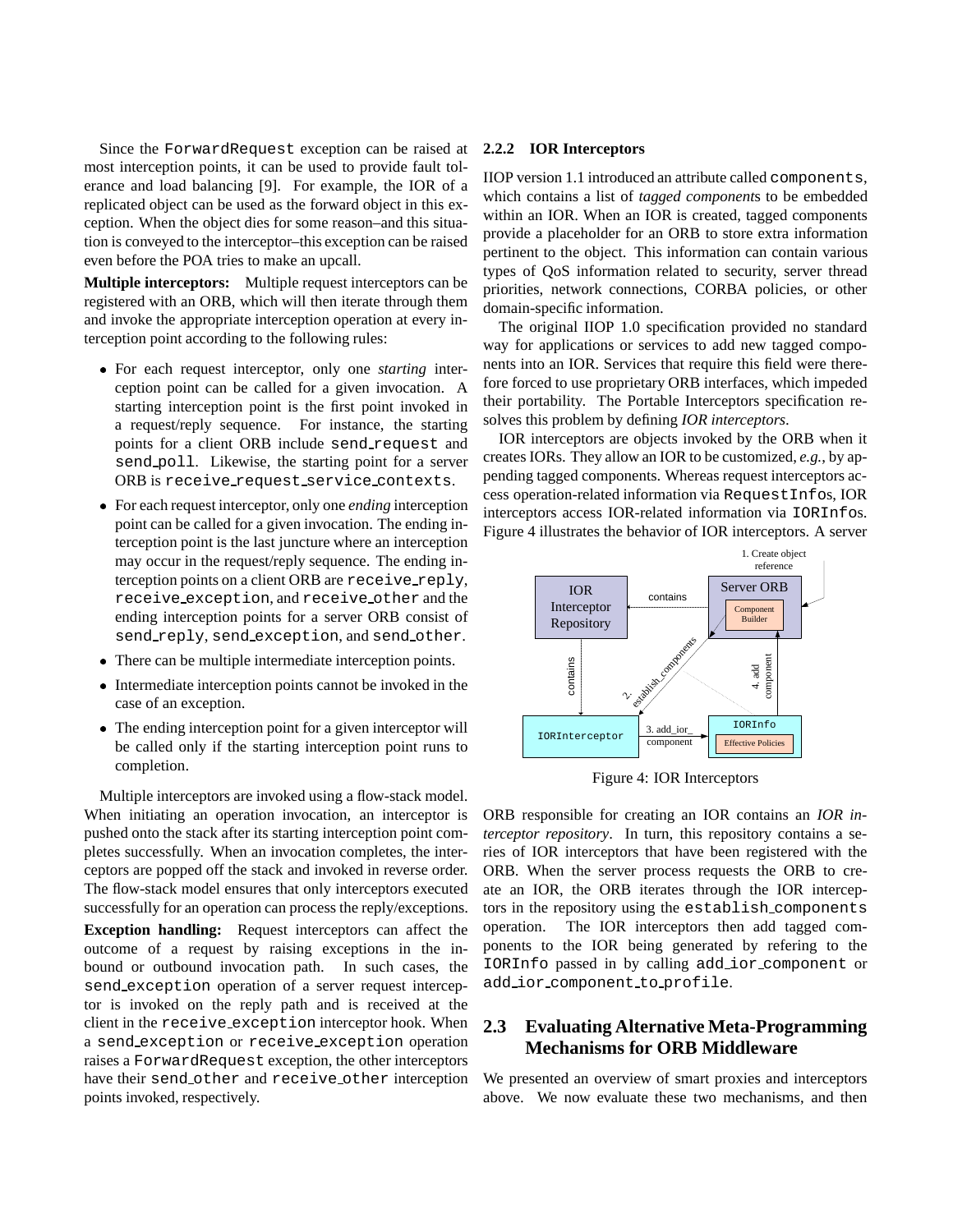compare and contrast them with two other meta-programming mechanisms–pluggable protocols and servant managers–that are provided by most CORBA implementations.

#### **2.3.1 Smart Proxies vs. Interceptors**

Smart proxies and interceptors are similar in that they extend ORB-mediated invocations and functions. They differ, however, in their architecture and have their own pros and cons, as described below.

**Intent:** A smart proxy can be used for a variety of purposes, such as improving performance via caching, whereas interceptors are used primarily to (1) audit and verify information along the invocation path and (2) redirect the operation if necessary. For instance, a server request interceptor can determine whether the server should handle certain operation invocations by inspecting the incoming requests and forwarding some requests to other servers that can handle them.

**Scope of control:** A different smart proxy can be configured for each interface, whereas the same set of interceptors will be invoked at *all* the ORB mediated points of an invocation. Moreover, a smart proxy is solely a client mechanism, whereas request interceptors are invoked on the request path from client-to-server and on the reply path from server-to $client.<sup>1</sup>$ 

**Invocation points:** A smart proxy invocation point occurs whenever an operation is invoked through a stub. In contrast, interceptors are invoked at many points, including IOR creation time and/or before a call is sent by the POA to the servant.

**Cardinality:** A client can have only a single smart proxy for each interface, whereas multiple interceptors can be registered with the ORB.

**Modifiability:** Since smart proxies replace default ORB generated stubs completely, smart proxies can modify the parameters or results of an operation. In contrast, the Portable Interceptor specification does not allow request interceptors to change operation parameters or return values.

**Overhead:** A smart proxy mechanism incurs minimal overhead, *i.e.*, a single extra method call per-operation invocation. In contrast, request interceptors can incur additional overhead to access request information because information related to the request is bundled into anys, which have higher overhead for their insertion and extraction operations.

**Standardization:** Smart proxies have not yet been standardized in the CORBA specification. CORBA interceptors will be standardized after the Portable Interceptor specification is ratified.

In general, design problems that require pre-invocation or per-interface extensions are well-suited for smart proxies. Portable interceptors, in contrast, provide a suitable solution for applications that require a semantically richer–albeit somewhat more expensive–meta-programming abstraction.

#### **2.3.2 Servant Managers**

The CORBA POA specification [1] allows server applications to register *servant manager* objects that activate servants ondemand, rather than creating all servants before listening for requests. There are two types of servant managers in CORBA:

 **Servant activators,** which provide a hook method called incarnate that creates a servant the first time an object is accessed by a client.

 **Servant locators,** which provide a hook method called preinvoke that are invoked by a POA to create a servant for every request on an object. Figure 5 illustrates how servant locators are used in a CORBA application to perform various resource management activities before dispatching an operation to a servant.



Figure 5: Managing Resources with a Servant Locator

A servant locator is similar to an interceptor in several respects. For example, both are implementations of the Interceptor pattern [10]. Moreover, both can (1) intercept requests before they are dispatched to servants, (2) invoke extra operations, and (3) affect the outcome of request invocations, *e.g.*, by throwing exceptions. Unlike interceptors, however, servant locators only affect the POAs that install them and can only provide access to a limited subset of the request-related information. As a consequence, they are more tightly coupled with POAs and servant implementations than are interceptors.

#### **2.3.3 Pluggable Protocols Frameworks**

Another type of meta-programming mechanisms provided by some DOC middleware is *pluggable protocols frameworks* [11, 12], which is in the process of being standardized by the OMG in the Extensible Transport Framework [13] specification effort. These frameworks decouple the ORB's transport protocols from its component architecture. Developers

<sup>&</sup>lt;sup>1</sup> IOR interceptors are just invoked during object reference creation.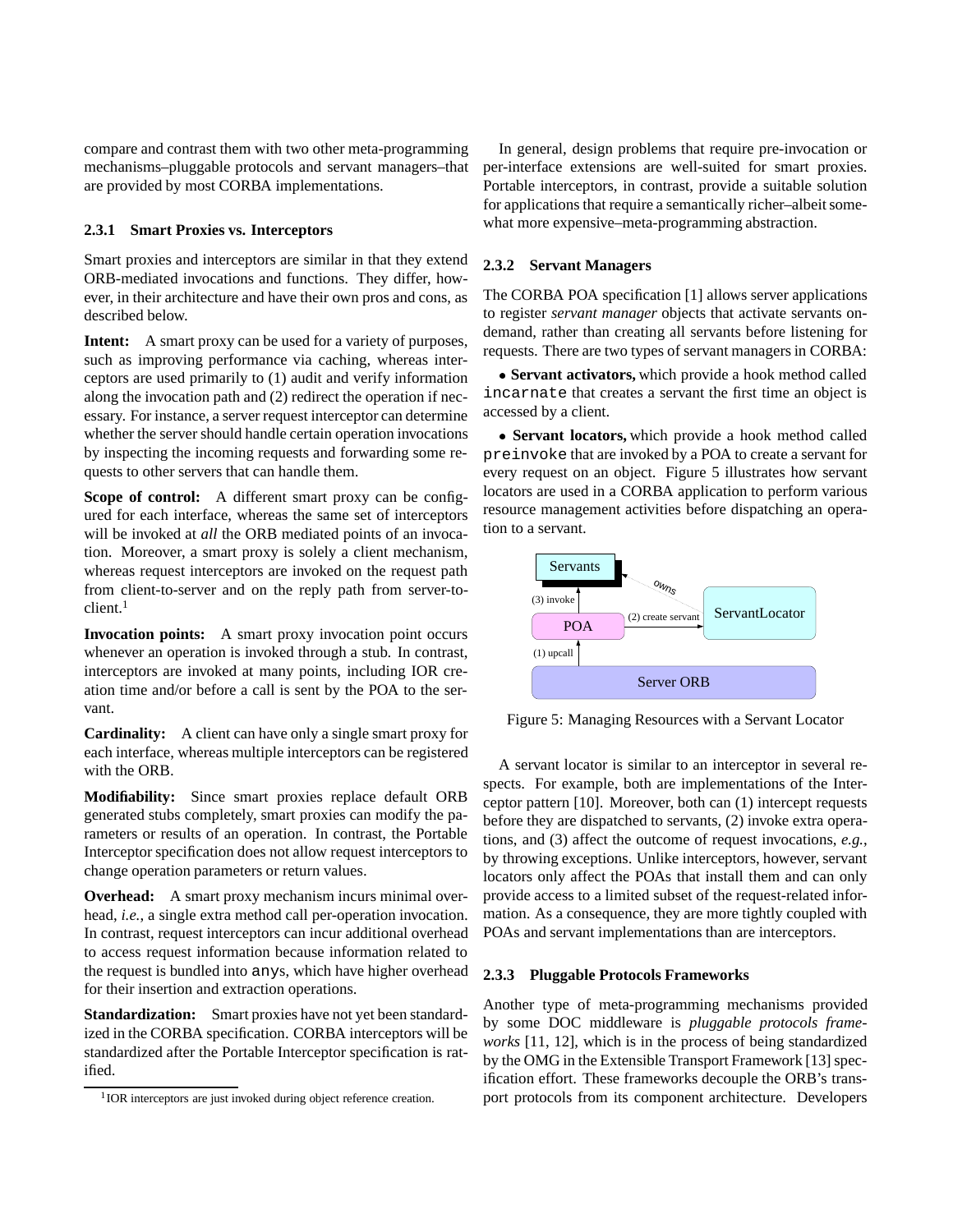can therefore add new protocols without requiring changes to existing application software.

Figure 6 illustrates TAO's pluggable protocols framework, which allows developers to install new protocols into the ORB by implementing customized pluggable protocol objects. Higher-level application components and CORBA services



Figure 6: TAO's Pluggable Protocols Framework Architecture

use the Component Configurator pattern [10] to dynamically configure custom protocols into TAO's pluggable protocols framework *without* requiring obtrusive changes to themselves or the ORB.

As with interceptors and smart proxies, pluggable protocols frameworks are meta-programming mechanisms that add functionality to ORBs. However, whereas other two mechanisms alter the semantic of objects, pluggable protocols frameworks alter the underlying ORB transport mechanism. Thus, they do not permit fine-grained control over objects since they affect *all* objects in an ORB and it is hard to vary the transport mechanism at the level of object references. Moreover, since pluggable protocols deal directly with the communication infrastructure, they are usually more complex to program than interceptors or smart proxies.

Figure 7 compares the various meta-programming mechanisms along a number of dimensions described above. Portable interceptors have the highest overhead since they are the most flexible meta-programming mechanism. Although other mechanisms have less overhead compared to portable interceptors, they are targeted at more specific system mechanisms. When combined with patterns, such as Component Configurator [10] and OS features, such as explicit dynamic linking [14], these meta-programming mechanisms can all be configured dynamically into CORBA clients and servers.



Figure 7: Comparing Alternative Meta-programming Mechanisms

# **3 Programming with Smart Proxies and Portable Interceptors**

This section describes two examples that illustrate how the smart proxy and interceptor meta-programming mechanisms can be used to adapt existing systems as requirements change *without* impacting client and server application software appreciably. In particular, smart proxies and interceptors allow applications to modify their behavior by changing the behavior of their meta-objects, rather than by redesigning interfaces and application implementations.

## **3.1 Using Smart Proxies for Secure Transactions**

**Overview:** Below, we illustrate the use of smart proxies to simplify the addition of security to a stock quote system after it has been deployed. A sample system configuration consisting of a remote database server and two clients is shown in Figure 8.



Figure 8: A Secure Transaction System Using Smart Proxies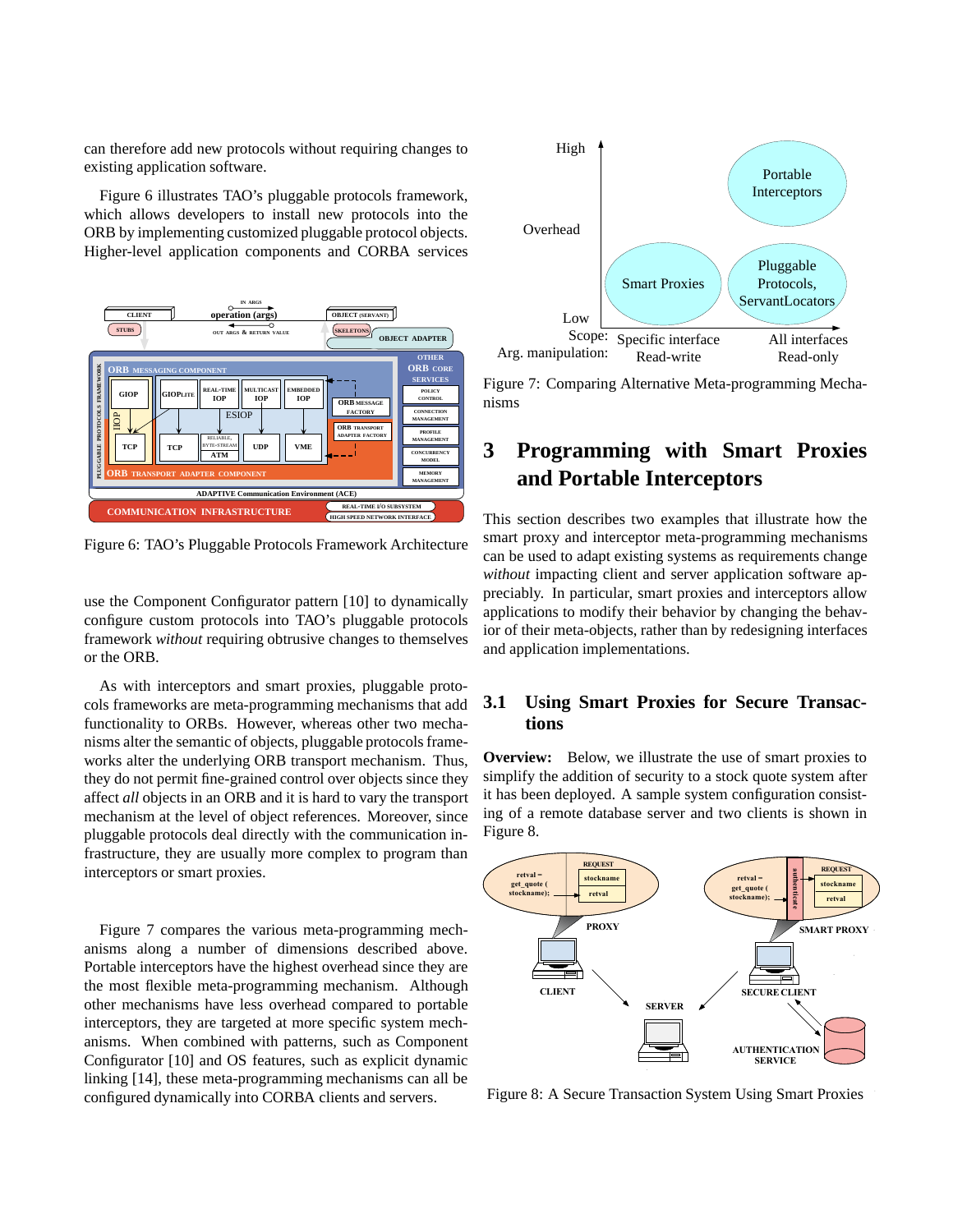Originally, clients accessed stock quotes via the following IDL definition:

```
module Stock
{
  // The interface for which with a smart proxy
  // will be provided for authentication of the
  // client to the Quoter for validation purposes.
  interface Quoter {
    // Exception raised when stock_name does
    // not exist.
    exception Invalid_Stock {
      string reason;
    };
    // Two-way operation to retrieve current stock
    // value. This method will be customized by
    // the smart proxy to include authentication.
    long get_quote (in string stock_name)
      raises (Invalid_Stock);
    // One-way operation for auditing purposes.
    oneway log_quote (long quote);
  };
  // ...
};
```
Our goal is to avoid changing this existing IDL, while adding the ability to authenticate clients. By using smart proxies, we can extend the original application transparently to invoke a security mechanism that performs authentication. Moreover, if the security mechanism must be revised in the future, a new smart proxy can be used and the old one removed without affecting application code.

**Generating smart proxies in TAO:** TAO's IDL compiler parses IDL files containing CORBA interfaces and data types and generates stubs/proxies and skeletons, which are then integrated into client and server application code, respectively. The front-end of TAO's IDL compiler parses OMG IDL input files and generates an abstract syntax tree (AST). The back-end of TAO's IDL compiler *visits* the AST to generate CORBA-compliant C++ source code [15].

To add smart proxy support we added a new visitor to the back-end that can traverse every interface in the AST and generate the smart proxy framework classes shown in Figure 9. TAO's IDL compiler can be instructed to generate these smart proxy framework classes for every interface in an IDL file. Below, we described each of the classes shown in Figure 9:

 **Smart proxy factory,**which is provided by an application developer to create a custom smart proxy.

 **Proxy factory adapter,** which provides a singleton [4] container that manages the lifetime of the smart proxy factory registered with it. When a smart proxy factory is created by an application it registers itself automatically with this singleton. The proxy factory adapter takes ownership of this factory object and deletes it before the program terminates to ensure there are no memory leaks. Applications can also request an adapter to unregister its factory.



Figure 9: The Classes in TAO's Smart Proxy Framework

 **Default proxy factory,** which is the default factory object that returns the default proxy, *i.e.*, the stub that communicates with target objects. This factory registers itself with the adapter singleton during program initialization. It is deleted either (1) when it is replaced by another proxy factory or (2) when the program terminates and the singleton proxy factory adapter is destroyed; and

 **Interface-specific smart proxy base,** which is a class applications inherit from to define their custom smart proxies.

Below, we illustrate how to programming using TAO's smart proxies framework.

**Smart proxy factory:** This factory class is defined by application developers. It creates a smart proxy when a client application calls the standard CORBA narrow operation. The smart proxy factory class must inherit from the default proxy factory class generated by TAO's IDL compiler. This design ensures the factory is registered automatically with the singleton [4] proxy factory adapter via a base class constructor. For example, a TAO Stock Quoter Default Proxy Factory class is generated from the Quoter interface and can be inherited from as shown below:

```
class Smart_Quoter_Factory : public virtual
  TAO_Stock_Quoter_Default_Proxy_Factory
{
public:
  // This factory method will create the
  // smart proxy.
  virtual Stock::Quoter_ptr create_proxy
    (Stock::Quoter_ptr proxy);,
  // ...
};
```
Depending on policies set by applications, the scope of a smart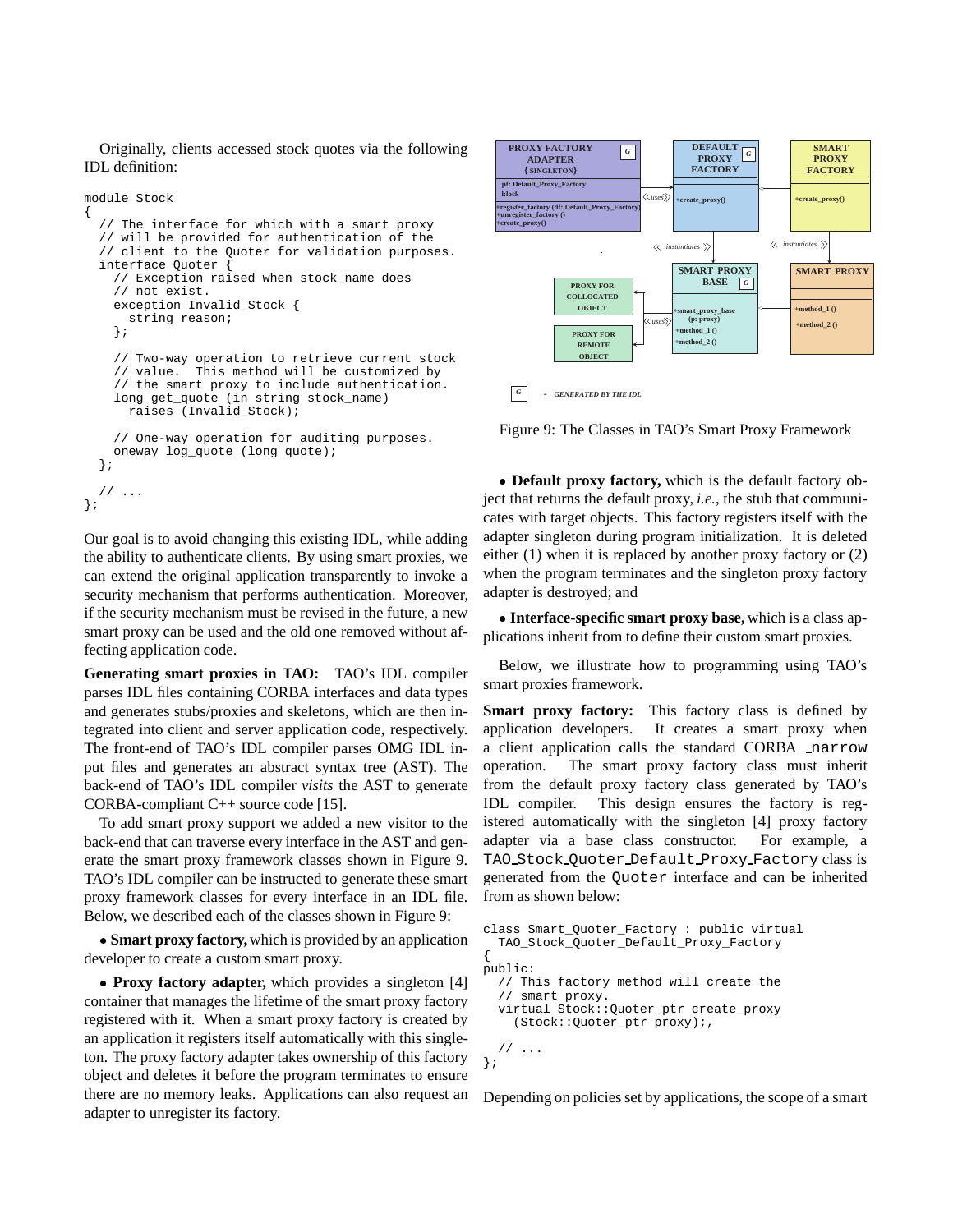proxy factory in TAO can be defined on a *per-interface* or *per-*public: *object* basis, as follows:

• **Per-interface:** With this policy the same smart proxy is used for all target objects associated with a particular IDL interface. When an object reference to a target object is obtained via narrow, a smart proxy is created to act as the stub for all operation invocations on this object. This policy is the most transparent because after a smart proxy factory is instantiated for an interface Foo, all calls to  $\texttt{FoO}$ :  $\texttt{.}$  narrow will use this factory to create their smart proxies.

• **Per-object:** With this policy each target object can have a different smart proxy factory, which is less transparent but more flexible. After the first invocation on a target object the smart proxy factory is unregistered from the proxy factory adapter. Thus, unless a new smart proxy factory is installed explicitly for a new object, new object references to target objects of the same interface will use the default proxy. A new smart proxy factory could either be another instance of the one that was created earlier or a different smart proxy factory that will create another type of smart proxy for the target object.

The proxy factory adapter delegates the task of creating a smart proxy to the factory registered with it. By default, this factory creates the default proxy. The following factory method [4] shows how a smart proxy is created and how the default proxy is passed as the formal parameter to the factory method create proxy:

```
Stock::Quoter_ptr
Smart_Quoter_Factory::create_proxy
  (Stock::Quoter_ptr proxy)
{
  // Verify the default proxy and use it
   // to create the new smart proxy.
  if (!CORBA::is_nil (proxy))
    proxy = new Stock_Quoter_Smart_Proxy (proxy);
  return proxy;
}
```
In the narrow operation used to obtain the target object, a default proxy will be created. As shown in the method above, this default proxy is passed along to the create proxy invocation on the Smart Quoter Factor. This factory method stores the default proxy in the smart proxy, which it can use to communicate with the target object.

**Smart proxy class:** TAO's IDL compiler generates a prototype of the smart proxy that inherits from the default proxy and the smart proxy base class. For example, the smart proxy base class generated for the Quoter interface is shown below:

```
// This class helps develop the smart proxy.
// Application-specific smart proxy classes
// inherit from this class.
class Stock_Quoter_Smart_Proxy_Base
  : public virtual Stock::Quoter,
   public virtual Smart_Proxy_Base
{
```

```
// Store the default proxy to perform the
  // actual work of passing the request
  // to the server.
  Stock_Quoter_Smart_Proxy_Base
    (Stock::Quoter_ptr proxy)
      : proxy_ (proxy) {}
  virtual CORBA::Long
  get_quote (CORBA::String stock_name)
    throw Invalid Stock;
  virtual void
  log_quote (CORBA::Long quote);
protected:
  // Cache the original proxy reference.
  Stock::Quoter_var proxy_;
};
```
Applications can inherit from this class and implement methods that they want to override. For example, authentication can be added to validate the client before it receives the stock quote from the Quoter object, as follows:

```
class Stock_Quoter_Smart_Proxy :
 public Stock_Quoter_Smart_Proxy_Base
{
  // Smart proxy method.
  CORBA::Long
  Stock_Quoter_Smart_Proxy::get_quote
    (CORBA::String stock_quote)
    throw Invalid_Stock
  {
    CORBA::Long result = 0;
    try {
      // Authenticate the client using the
      // CORBA security service.
      result =
        security service ->authenticate (key );
      // Verify result, else throw exception.
      // \,\ldots\,// Call down to the default proxy to
      // send request to the target object.
      result =
        Quoter_Smart_Proxy_Base::get_quote
          (stock_name);
    } catch (Quoter::Invalid_Stock &) {
      // Deal with the exception caught ...
      return -1;
    }
    return result;
  }
  // ...
};
```
**Client implementation:** Below, we show a function that illustrates the per-interface smart proxy factory policy, where the client application explicitly creates one Smart Quoter Factory instance. This factory then creates a Stock Quoter Smart Proxy object on each call to narrow on the Stock::Quoter interface: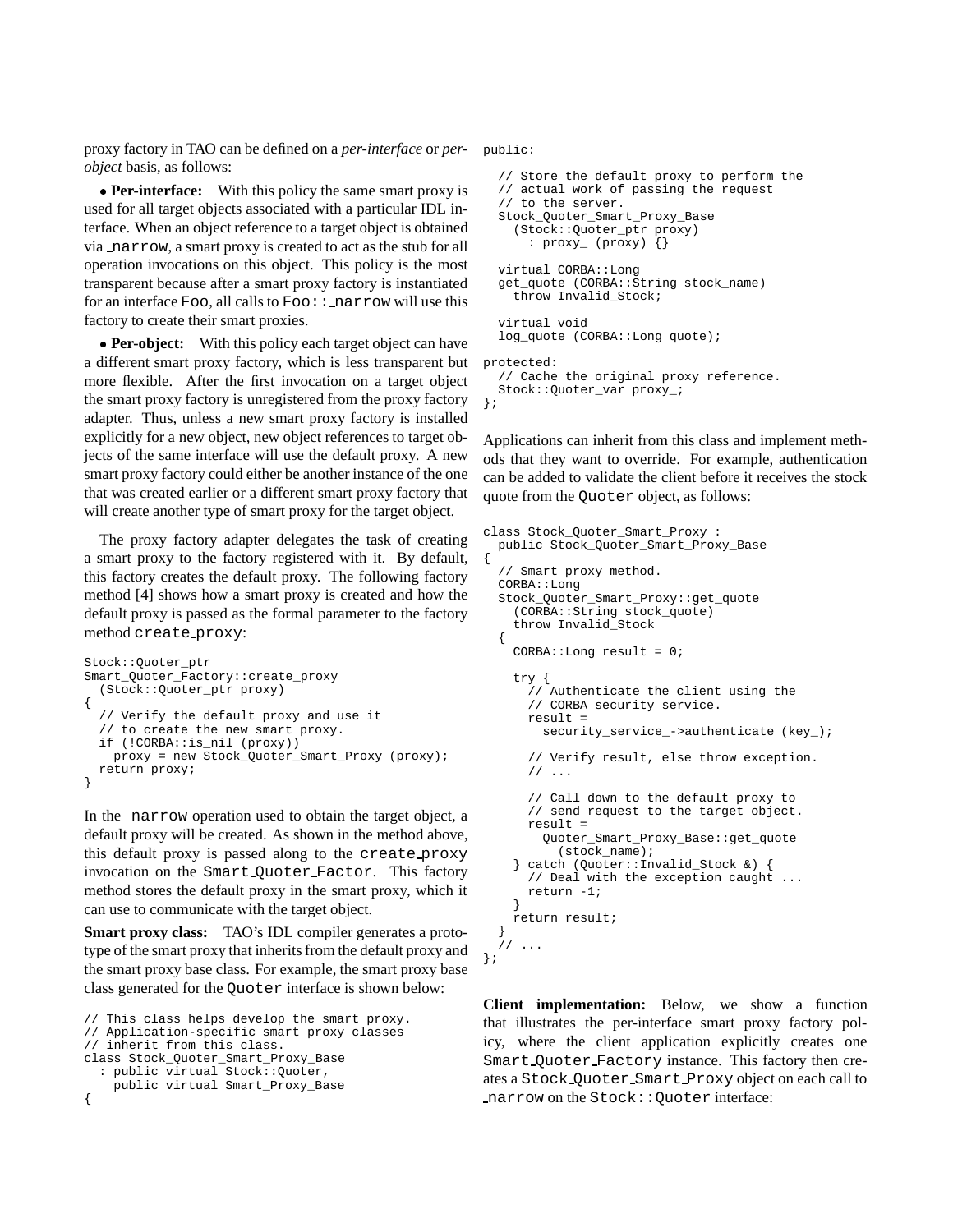```
int main (int argc, char *argv[])
{
  // ... Initialize the ORB ...
  // Install the smart proxy factory for the
  // <Stock::Quoter> interface. By default, the
  // factory created is per-interface. If more
  // flexibility is needed, the factory can be
  // per-object, which is enabled by passing a 0
  // to its constructor.
  Smart Quoter Factory *quoter factory
    = new Smart_Quoter_Factory (1);
  // ... Call the <current_quote> method for
  // various IORs ...
}
CORBA::Long current_quote (CORBA::ORB_ptr orb,
                           const char *ior)
{
 CORBA::Object_var obj =
    orb->string_to_object (ior);
  Stock:: Ouoter_var server
    = Stock::Quoter::_narrow (obj.in ());
 return server->get_quote ("ACME ORB");
}
```
As shown above, the only change required to existing client application code is to create an instance of Smart Ouoter Factory before any calls to narrow are made. Note that Smart Quoter Factor must be heap allocated since TAO's smart proxy framework classes is responsible for destroying this object. This design simplifies the tasks of (1) application developers, who need not manage smart proxy factory lifetimes at all and (2) smart proxy developers, who can manage the lifetime of their smart proxies more precisely.

Smart proxies can also be installed dynamically into an application via the Component Configurator pattern [10]. For example, the smart proxy factory can be stored in a dynamically linkable library (DLL). To accomplish this in TAO, we simply add an entry into the svc.conf configuration script to load this DLL on-demand:

```
dynamic Smart_Quoter_Factory Service_Object *
./Smart_Quoter_Factory :
 _make_Smart_Quoter_Factory() ""
```
As shown above, the smart proxy factory class resides in a DLL with the factory function entry point make Smart Quoter Factory, which is called automatically when the TAO ORB is initialized. This design allows smart proxies to be configured transparently without requiring *any* changes to existing client application implementations!

## **3.2 Using Portable Interceptors for Secure Transactions**

**Overview:** As shown above, smart proxies can authenticate clients transparently via a trusted third-party. However, more powerful authentication mechanisms allow user information, such as credentials, to be sent for each request. To leverage these mechanisms in CORBA transparently, interceptors can be used to pass user information via the service context list that is tunneled with each GIOP request.

Below, we revise our stock quoter system so it uses interceptors to provide authentication information on a per-request basis via service context lists. In addition, we show how CORBA Dynamic module types can be used within interceptors to obtain additional request information, such as parameters, return values, and request ids.

**Client interceptor:** On the client, we use the following send request interceptor hook to bundle authentication information into the service context.

```
class Secure_Client_Request_Interceptor : public
  PortableInterceptor::ClientRequestInterceptor
{
public:
  \frac{1}{2}.
  void send_request
    (PortableInterceptor::ClientRequestInfo_ptr ri)
  {
    // The <password> is the authentication
    // information we send to the server.
    // Create the context to send the context
    // to the target.
    IOP::ServiceContext sc;
    sc.context_data.replace (strlen (password_),
                              strlen (password_),
                              password_,
                              1);
    // Add this context to service context list.
    ri->add_request_service_context (sc, 0);
  }
private:
  // Password we send to the server per-request.
  const char *password_;
}
```
A client request interceptor uses the send request hook method above to create a new service context entry that adds a password into the existing request's service context list. The ClientRequestInfo object encapsulates the request's service context list so that it can be accessed by an interceptor. Next, we register the Secure Client Request Interceptor instance with the client ORB, as follows:

```
// This is code that would reside in a
```

```
// concrete implementation of an
```

```
// ORBInitializer::post_init() method, for
```

```
// example.
```
// Create and Install the client interceptor.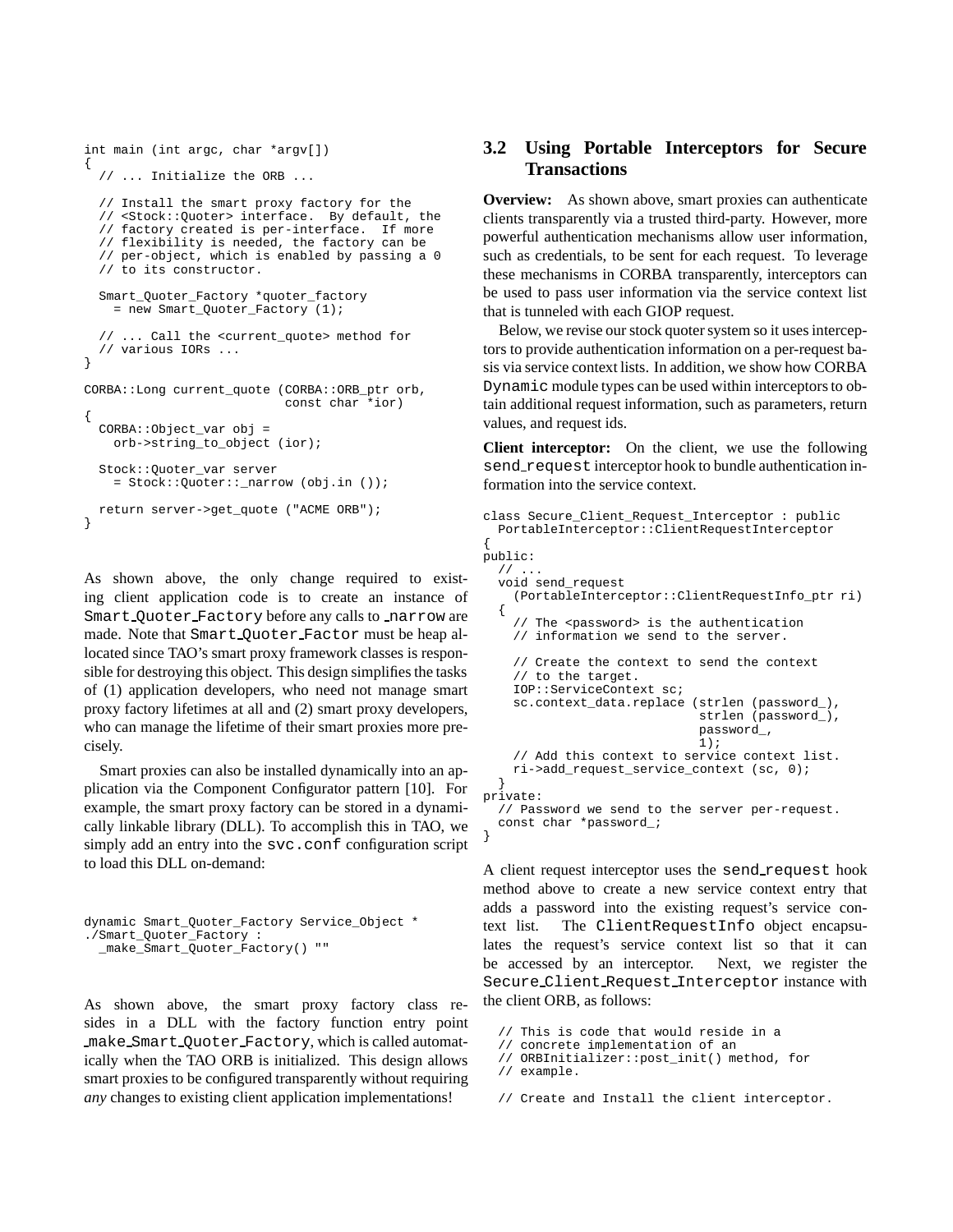```
PortableInterceptor::
ClientRequestInterceptor_var
  interceptor = new
    Secure_Client_Request_Interceptor;
// "info" is the ORBInitInfo argument
// passed to this
// ORBInitializer::post_init() method.
info->add_client_request_interceptor
```
(interceptor.in ());

This interceptor hook is one of the first interception points invoked on the client, as shown in Figure 3.

**Server interceptor:** On the server, we use an interceptor to verify the password sent via the service context list, as shown in the receive request interceptor method below:

```
class Secure Server Request Interceptor : public
  PortableInterceptor::ServerRequestInterceptor
{
public:
  void receive_request_service_contexts
    (PortableInterceptor::ServerRequestInfo_ptr ri)
  {
    IOP::ServiceContext *sc
      = ri->get_request_service_context (1);
    const char *buf = reinterpret_cast
      \tt< const char ^\starsc->context_data.get_buffer ()>;
    // Verify the password.
    if (strcmp (sc->context_data.get_buffer (),
                "root") != 0)
      // throw exception ...
  }
  void receive_request
    (PortableInterceptor::ServerRequestInfo_ptr ri)
  {
    // Now check the parameters passed.
    if (strcmp (ri->operation (),
                "get_quote") == 0)
      // Obtain parameter list.
      Dynamic::ParameterList paramlist
        = *ri->arguments ();
      CORBA::Long stock_quote;
      // Extract from the any.
      paramlist[0].argument >>= stock_quote;
      // if invalid stock quote throw exception
      ...
 }
}
```
The receive request service contexts hook method obtains the service context from the service context list stored in the ServerRequestInfo object and verifies the password. The receive request hook method then uses types defined in the ORB's Dynamic module to check the request parameters to ensure the quote is valid. The Dynamic module helps to build the parameter list on-demand and insert any variables that can be extracted by the interceptor as needed.

Finally, the Secure Server Request Interceptor is registered with the server ORB, as shown below:

```
// This is code that would reside in a
// concrete implementation of an
// ORBInitializer::post_init() method, for
// example.
// Create and install the server interceptor.
PortableInterceptor::
ServerRequestInterceptor_var
  interceptor = new
    Secure_Server_Request_Interceptor;
// "info" is the ORBInitInfo argument
// passed to this
// ORBInitializer::post_init() method.
info->add_server_request_interceptor
```
(interceptor.in ());

After this interceptor has been installed, it will be invoked at all interception points along the server's invocation path. The particular point that will call the receive request method is after parameter demarshaling, but just before the POA makes the upcall to the servant. For example, we could first authenticate and then use the information passed to set policies for the access rights granted to the client for a particular target object.

# **4 Key Design Challenges and Patternbased Resolutions**

In this section, we explore how smart proxies and interceptors are implemented in TAO. To clarify and generalize our approach, the discussion below focuses on the patterns [4] we applied to resolve the key design challenges faced during our development process.

## **4.1 Smart Proxy Design Challenges and Resolutions**

As mentioned in Section 2.1, the goal of using smart proxies is to change/add behaviors to existing programs with minimal modifications to client applications. Below, we discuss the key design challenges we faced while refactoring TAO's existing stub architecture to support smart proxies.

#### **4.1.1 Challenge: Providing Flexible Support for Smart Proxies**

**Context:** The proxy framework generated by TAO's IDL compiler should allow applications to use customized proxies transparently. For example, changes to client applications that use customized proxies must be localized. In particular, developers should be able to install customized proxies with little or no change to client application code.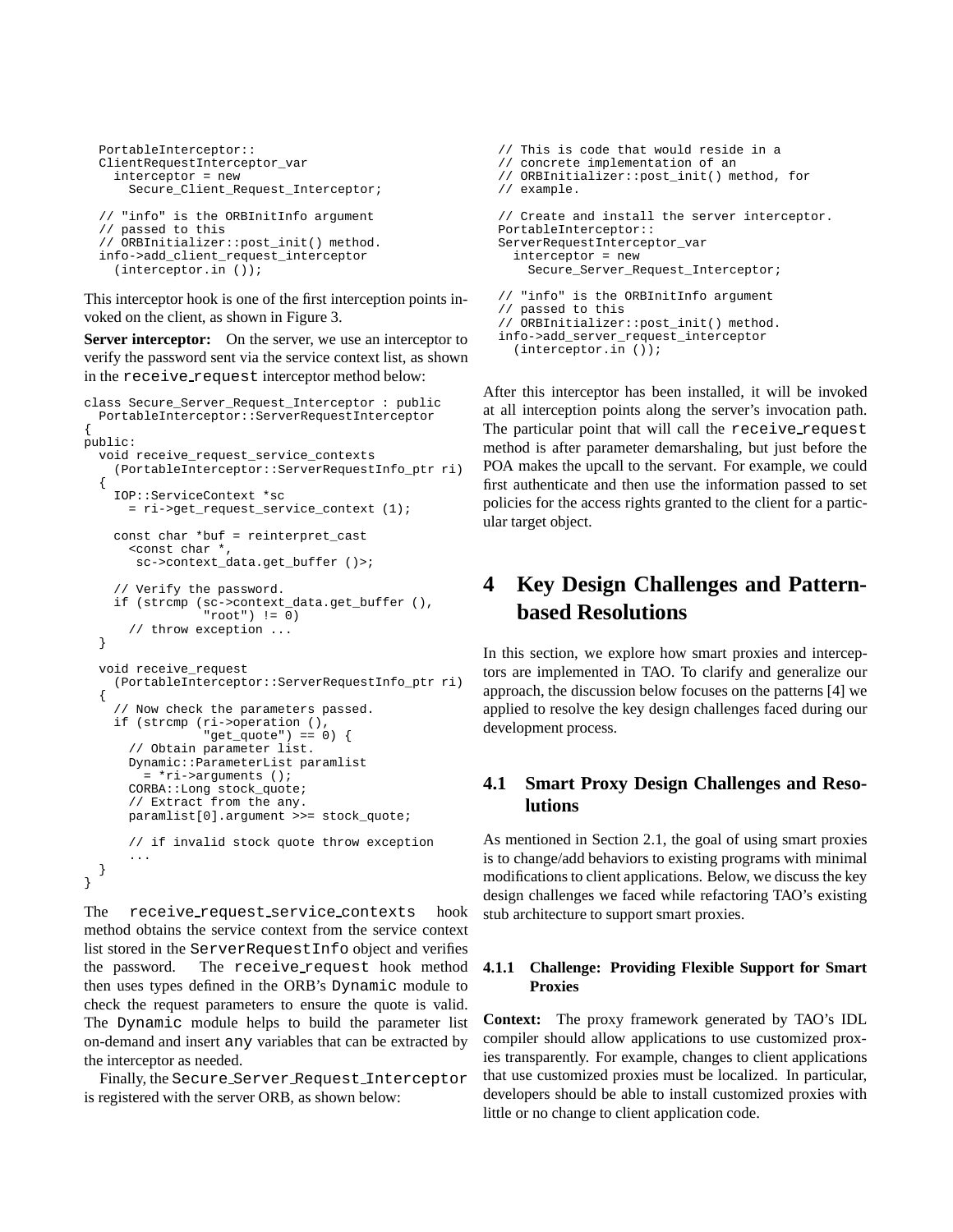**Problem:** TAO's original IDL compiler generated only fixed default proxies. In particular, the narrow operation it generated for each interface returned a default proxy. If developers require more flexibility, however, the narrow operation must be able to return either an IDL-generated default proxy or a custom smart proxy.

Since the narrow operation is generated by TAO's IDL compiler as part of the client's stub it is not possible to modify this method externally from a client application. Moreover, since fixed default stubs were generated any changes required manually modifying the IDL-generated code. Clearly, this solution was inflexible and had to be solved at the stubgeneration level.

Solution  $\rightarrow$  Apply the Factory Method, Adapter, and Sin**gleton patterns:** We applied these design patterns [4] in TAO's smart proxy framework to provide the necessary flexibility to create different types of proxies transparently in TAO's IDL-generated code, as follows:

- The Factory Method pattern defers instantiation of various types of meta-objects to subclasses.
- The Adapter pattern provides a higher level of abstraction for TAO's proxy factories and to delegate creation requests to the appropriate factory.
- The Singleton pattern makes the proxy factory adapter a global access point for factory registration from program initialization to termination.

Figure 10 illustrates how we applied these three patterns in TAO to provide flexible support for smart proxies. By using



Figure 10: Applying Patterns to Provide Flexible Support for Smart Proxies

these patterns, applications can obtain either the default IDLgenerated proxy or a smart proxy without changing existing code manually. For example, after an application registers a per-interface smart proxy factory, the narrow operation call will create the appropriate proxy automatically.

#### **4.1.2 Challenge: Treating Remote and Collocated Smart Proxies Uniformly**

**Context:** A target object can be either remote or it can be collocated in the client's address space [16]. TAO provides customized meta-objects called *collocated proxies* to optimize performance for collocated objects. Smart proxies should provide similar functionality to collocated and remote proxies since the ability to differentiate remote and collocated smart proxies provides developers with greater flexibility.

**Problem:** Depending on where a target object resides, a developer may or may not wish to invoke the smart proxy installed for the object. For example, a developer may not want to cache operation results in a collocated smart proxy because these calls are already resolved locally. Originally, TAO treated the generation of collocated stubs as a special case and if smart proxies were installed they would supercede the default stubs, even if the stubs were collocated.

Ignoring collocation optimizations, however, may cause unnecessary waste by trying to optimize a bottleneck that does not exist. Therefore, it is necessary to distinguish the remote and collocated case to take full advantage of this construct and avoid unnecessary waste of system resources, such as memory and CPU cycles. In addition, smart proxies must (1) provide applications with the same interface as default proxies and (2) be able to call down to the default proxy to communicate with remote target objects.

**Solution**  $\rightarrow$  **Apply the Composite pattern:** The Composite pattern [4] supports part/whole relationships and allows all objects in such composite structures to be processed uniformly. We applied the Composite pattern to TAO to provide a uniform view among different proxies available to clients. As shown in Figure 11, in this design (1) smart proxy classes inherit from



Figure 11: Applying the Composite Pattern to TAO's Smart Proxy Design

the default proxy and (2) also store a pointer to the default proxy to make invocations to target object. Collocated and remote proxies are children of the default proxy. Thus, smart proxies can make calls to the remote or collocated proxy transparently, while providing the same application interface as the default proxies.

## **4.2 Interceptor Design Challenges and Resolutions**

As discussed in Section 2.2, interceptors can extend the behavior of CORBA operations with minimal changes to client and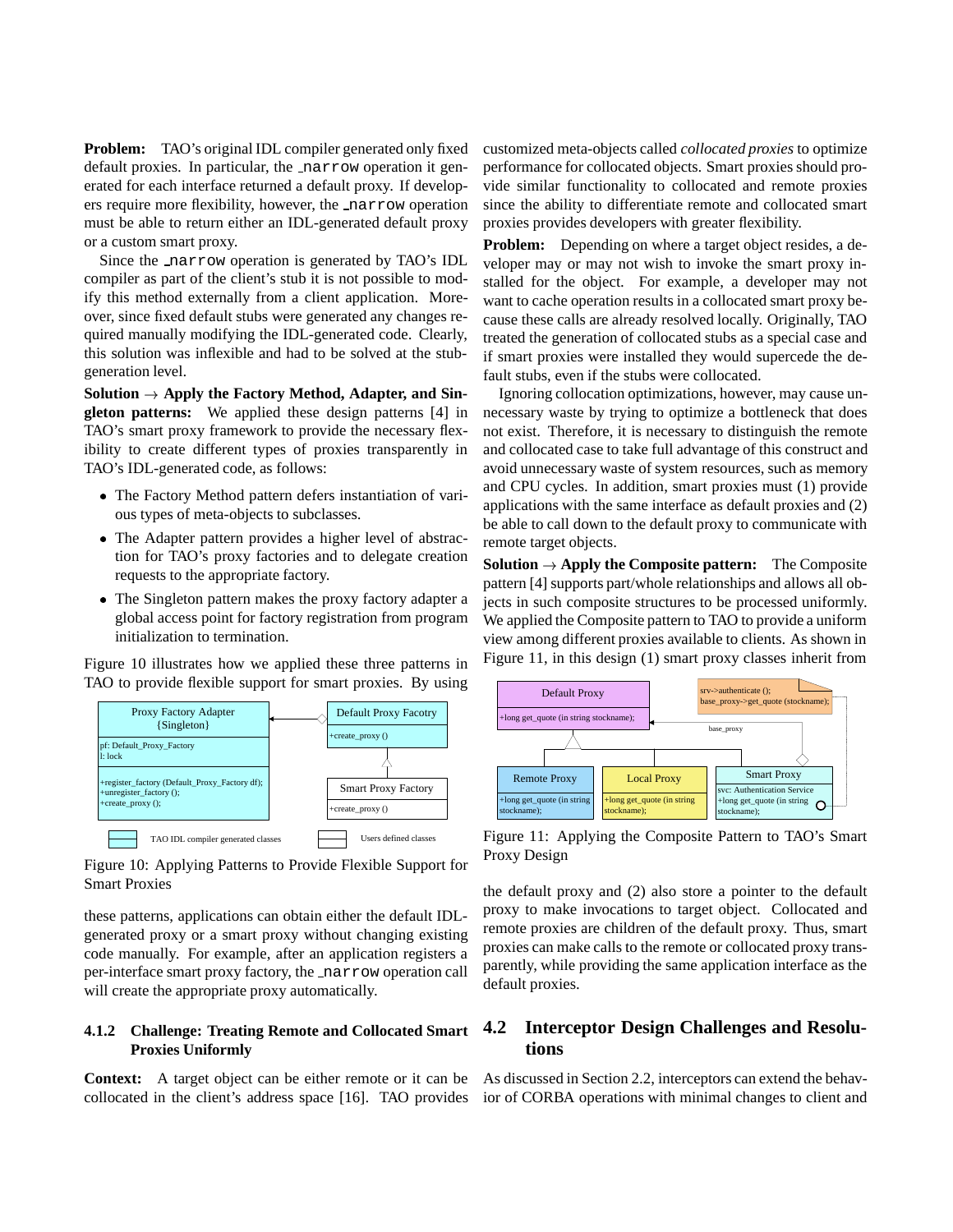server applications. In this section, we discuss the key design challenges faced while enhancing TAO's existing invocation architecture to support interceptors.

#### **4.2.1 Challenge: Making Information Retrieval Possible Per-Operation**

**Context:** Request interceptor hook methods are invoked at different interception points along the invocation path. These interceptors must be able to (1) verify and audit information being passed to the target object as the invocation continues and (2) potentially terminate the invocation before it reaches the target object.

**Problem:** An ORB must provide information in response to interceptor queries. This information may be operationspecific and even temporal. For example, the result of an operation may be available only after the POA makes an upcall to a servant and the operation executes.

An ORB must therefore have a generic way to access operation-level information and disclose this information to interceptors that are invoked at ORB-mediated interception points. Originally, TAO did not maintain this information to avoid degrading the normal execution of the invocation in situations where this information was not required by applications. However, TAO's original design made it hard for applications to influence invocation behavior.

**Solution**  $\rightarrow$  Generation of nested RequestInfo classes for **each interface operation:** To provide invocation information dynamically and efficiently, we modified TAO's IDL compiler to generate RequestInfo classes for each operation. RequestInfo classes are instantiated for each operation invocation and passed to the interceptors during the invocation. Thus, interceptors can access operation-related information, as shown in Figure 12. Every operation in an IDL interface



Figure 12: TAO's Portable Interceptor Design

may have different formal parameters, result types, and user

exceptions. To minimize the overhead of copying multiple arguments and the return value of the upcall, we only store a reference, rather than a copy of the parameters, results, and exceptions.

We added TAO-specific methods to each RequestInfo class and used these methods internally to update the result and the exception thrown, rather than instantiating a new RequestInfo class before every interception point is called. For instance, the result of an operation is obtained only after the POA makes the upcall and the client receives a reply. At this point, the client can verify the result in the receive reply interceptor hook by querying the RequestInfo object, making it necessary to update the result before this interception point is invoked. Thus, temporal information can also be propagated to interceptors.

#### **4.2.2 Challenge: Avoiding Gratuitous Waste Constructing RequestInfos**

**Context:** Interceptors can access any request-related information. Their interface must therefore be sufficiently general to incorporate any type of data. In CORBA, any is a generic type that can hold information of any other types, which are stored using type/value tuples.

**Problem:** In general, not all interceptors installed in an ORB are interested in handling all information, or even all operations. For example, security-related interceptors may not be interested in what operation is being invoked, but only want to know the contents of the service context list. Likewise, an auditing interceptor may only be interested in the parameters of certain operations of certain objects, while ignoring others altogether.

Although CORBA's any type is flexible, it is less efficient and more resource consumptive than other common CORBA data types, such as long or struct. We need to avoid the overhead of any insertion operators if installed interceptors are not interested in certain operation information. There is no way, however, to predict what interceptors will be interested in *a priori*.

 $Solution \rightarrow On$ -demand creation of operation information: To avoid unnecessary waste of resources, we applied the Lazy Initialization pattern [17] to make sure the operation information is only inserted into any objects the *first time* a related interface is accessed by an interceptor via its RequestInfoderived interface. This design ensures that pertinent information in RequestInfo-derived objects will only be created if an interceptor is interested in the information. In TAO, we retrieve this information via types defined in the CORBA Dynamic module.

The Dynamic module defines the collocation of request parameters, results, and exceptions in any in a sequence of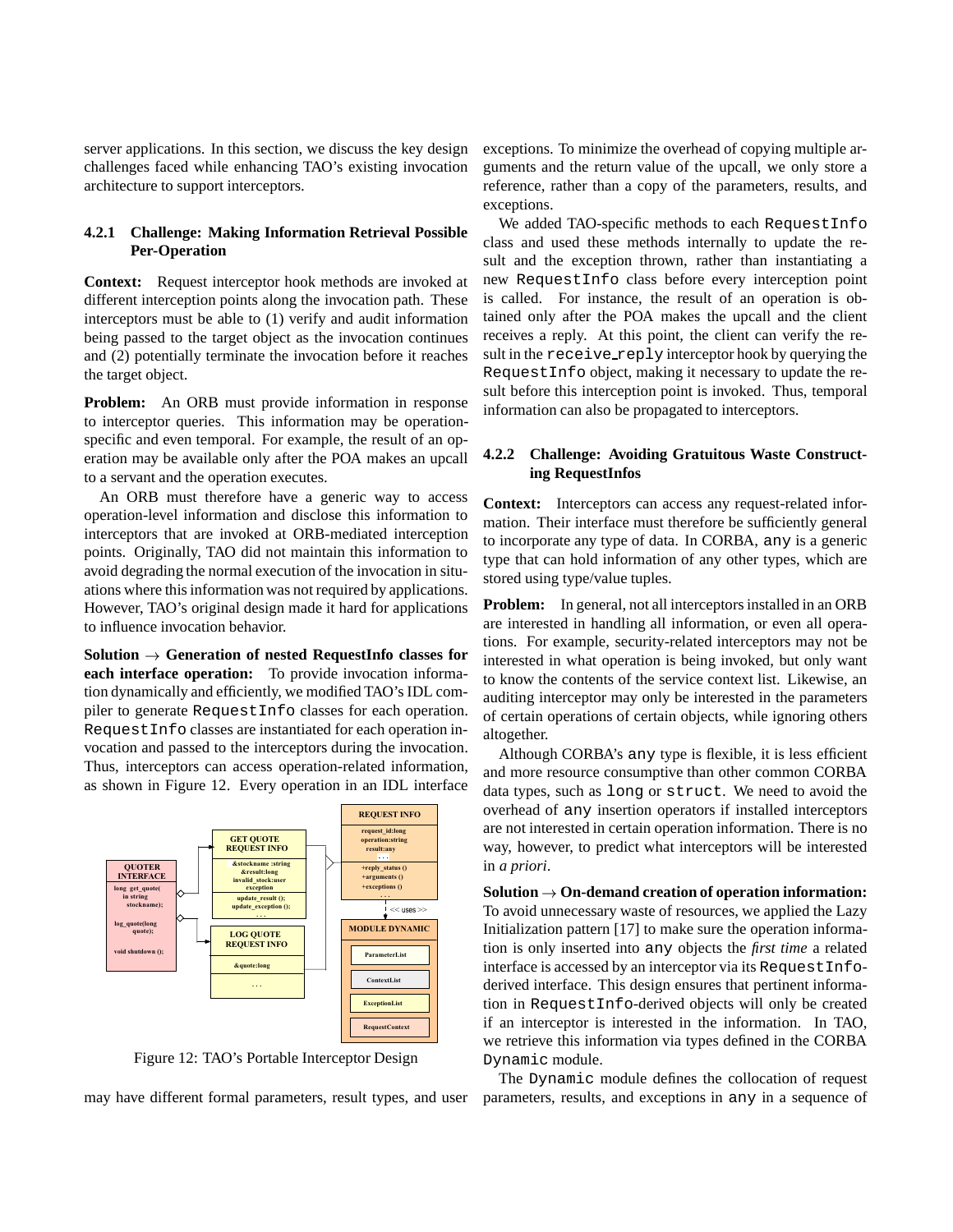structures that an application interceptor can extract and use. In TAO, methods returning Dynamic objects are implemented to minimize the gratuitous waste of storing all information de facto into lists of anys as shown in Figure 13. In particu-



Figure 13: TAO applies Lazy Initialization building Dynamic objects in RequestInfo

lar, this information is inserted into anys only when queried, which occurs just once. Subsequent queries simply return the any variables created previously. Thus, unless an interceptor needs to query a particular piece of request information, it incurs no additional overhead. This optimization is targeted for the common case where interceptors are used to pass service contexts.

#### **4.2.3 Challenge: Implementing Time and Space Efficient Flow Stacks**

**Context:** The Portable Interceptor specification defines *general flow rules* to which a portable interceptor implementation should adhere. These rules ensure that only interceptors invoked successfully from a starting interception point will ever be invoked at an ending interception point. Conceptually, interceptors are pushed on to a stack if invoked successfully in a starting interception point and popped off that stack when they invoked at ending interception points.

**Problem:** To implement the semantics dictated by CORBA's general flow rules, some type of stack implementation is needed. However, implementing a *flow* stack with a generalpurpose stack container class, such as the one in the standard  $C_{++}$  library [18], has the following problems:

 **Time overhead:** The stack implementation may incur non-trivial performance overhead if it allocates space off of the heap dynamically for each interceptor or interceptor reference pushed onto the stack. Dynamic memory is particularly problematic for real-time applications.

 **Space overhead:** The stack implementation itself adds to the ORB footprint since a template must be instantiated for each type of request interceptor, *i.e.*, client or server request interceptors. Moreover, other auxiliary templates may need to be instantiated for internal stack support code. Not only does this increase the static footprint of the ORB, but it also increases run-time ORB memory requirements, which may be unacceptable for embedded applications.

In addition to inherent problems with real stack implementations detailed above, another common problem can occur. Since interceptors are invoked during a request, they are in the critical path. This means that interceptor support code, such as a flow stack, can have an adverse affect on performance if that support is not implemented efficiently. In particular, adding locking mechanisms in the flow of a request can degrade performance since threads waiting for a lock can block. The act of acquiring and releasing the lock also imposes further delays.

**Solution**  $\rightarrow$  **Apply optimization principle patterns:** Optimization principle patterns [19] define a set of principles that can be applied to improve performance in various ways. To implement time and space efficient flow stacks, heap allocations must be minimized to avoid degrading performance and increasing footprint. Both can be avoided by taking advantage of *pre-computed* resources and the properties associated with them.

As dictated by the Portable Interceptor specification, interceptors are registered with the ORB when the ORB is bootstrapped, *i.e.*, during the initial CORBA:: ORB init call. This means that storage for the interceptors will already have been allocated by the time the interceptors are invoked so there should ideally be no need for additional allocations at a later point in time.

By keeping the order with which the interceptors are stored unchanged for the lifetime of the ORB, it is possible to implement highly efficient stack *push* and *pop* operations. Interceptors will always be pushed on to the stack with the same relative ordering they are stored in the ORB. This property ensures that the number of elements on the stack will be equal to the ORB storage location of the last interceptor pushed on to the stack. Hence, the general flow rule semantics can be implemented using a *logical* flow stack.

**Applying the solution to TAO:** TAO stores pointers to registered interceptors in a pre-allocated array, which avoids increased footprint and run-time memory requirements. Rather than having to instantiate a stack for each type of interceptor (*i.e.*, client and server request interceptors), a single array for each type of request interceptor is created. The order in which interceptors are stored in the array remains unchanged for the lifetime of the ORB. Thus, *push* and *pop* operations can be implemented by simply incrementing and decrementing a variable, respectively, as illustrated in Figure 14.

The following example presents a scenario that illustrates how TAO's logical flow stacks are implemented:

**1.** Three request interceptors are registered when the ORB is initialized. Specifically, the CORBA::ORB init method invokes all ORB initializers registered by the application.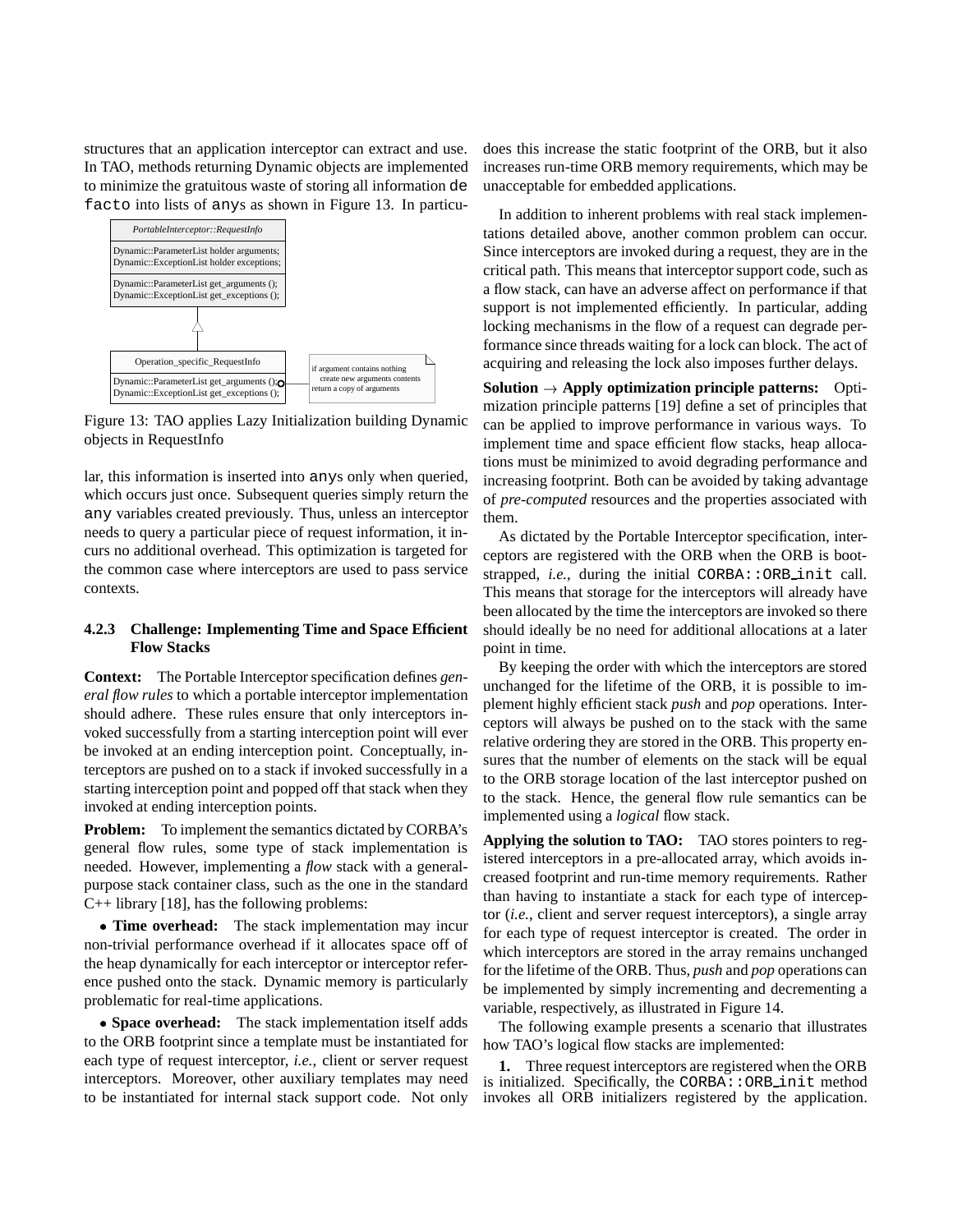

Figure 14: An Efficient Flow Stack Implementation

Those ORB initializers then register the interceptors by using the appropriate methods in the ORBInitInfo argument passed to the ORB initializer by the CORBA::ORB init method. An example of this interceptor registration code follows:

```
// Code that would reside in a
// concrete implementation of an
// ORBInitializer::post_init() method, for
// example.
// Create and install a client interceptor.
PortableInterceptor::
ClientRequestInterceptor_var
  interceptor = new
    Secure_Client_Request_Interceptor;
// "info" is the ORBInitInfo argument.
info->add_client_request_interceptor
```
(interceptor.in ());

**2.** Two interceptors are successfully invoked at a *starting* interception point during a request. This corresponds to step 1 in Figure 14.

**3.** Each successful request interceptor invocation increments the stack size by one, which results in a stack size of two. Stack element one corresponds to request interceptor one as stored in the ORB's interceptor array. Similarly, stack element two corresponds to interceptor two in the ORB's interceptor array. Again, a *logical* stack is in use here. This corresponds to step 2 in Figure 14.

**4.** An *ending* interception point is invoked.

**5.** Within the ending interception point, each of the interceptors in the logical stack is invoked. Prior to invoking each interceptor, the stack size is decreased by one (step 4 in Figure 14), effectively popping an interceptor off of the logical flow stack. Since only the first two interceptors were pushed on to the stack, only the first two of the three interceptors will be invoked (step 5 in Figure 14) in the ending interception point and the third interceptor will never be invoked.

TAO's logical flow stack implementation allows the CORBA general flow rule semantics to be implemented efficiently and with minimal impact on ORB footprint. These benefits arise from the fact that flow stack storage is preallocated prior to the first use of the flow stack. In addition, the TAO implementation ensures the order of the interceptors stored in the ORB's interceptor array remains unchanged for the lifetime of the ORB.

One other aspect of this implementation is the fact that it is *not* necessary to acquire a lock to prevent other threads from modifying the logical stack. Only one thread ever services a request at a given time. Thus, there is no need to implement a locking mechanism for the logical stack, in which case additional overhead is not incurred.

# **5 Empirical Benchmarking Results**

Developers of distributed applications must often make tradeoffs between time/space overhead and flexibility. Selecting which meta-programming mechanism to use, *e.g.*, smart proxies or interceptors, is an example of this tradeoff. This section presents benchmarking results that quantify the time/space overhead and tradeoffs of using smart proxies and portable interceptors.

## **5.1 Overview of the Testbed Environment and Benchmarks**

The experiments were conducted using a Bay Networks LattisCell 10114 ATM switch connected to two dual-processor UltraSPARC-2s running SunOS 5.7. Each UltraSPARC-2 contains 2 168 MHz CPUs with a 1 Megabyte cache per-CPU, 256 Mbytes of RAM, and an ENI-155s-MF ATM adapter card that supports 155 Megabits per-sec (Mbps) SONET multimode fiber. The experimental testbed is shown in Figure 15. The benchmarking programs were compiled using the Sun CC 5.0 compiler with all optimizations enabled. We conducted two different benchmarks: one measured the performance of smart proxies and the other the performance of interceptors.

#### **5.1.1 Smart Proxy Results**

The overhead of calling an operation via a smart proxy is equivalent to calling the default proxy, *i.e.*, it is the cost of a local virtual method call. Therefore, we designed our smart proxy benchmark to show how performance can be improved if smart proxies are used as a cache to minimize the number of remote operations. Here is the IDL interface we used for this test:

interface Broadway\_Show {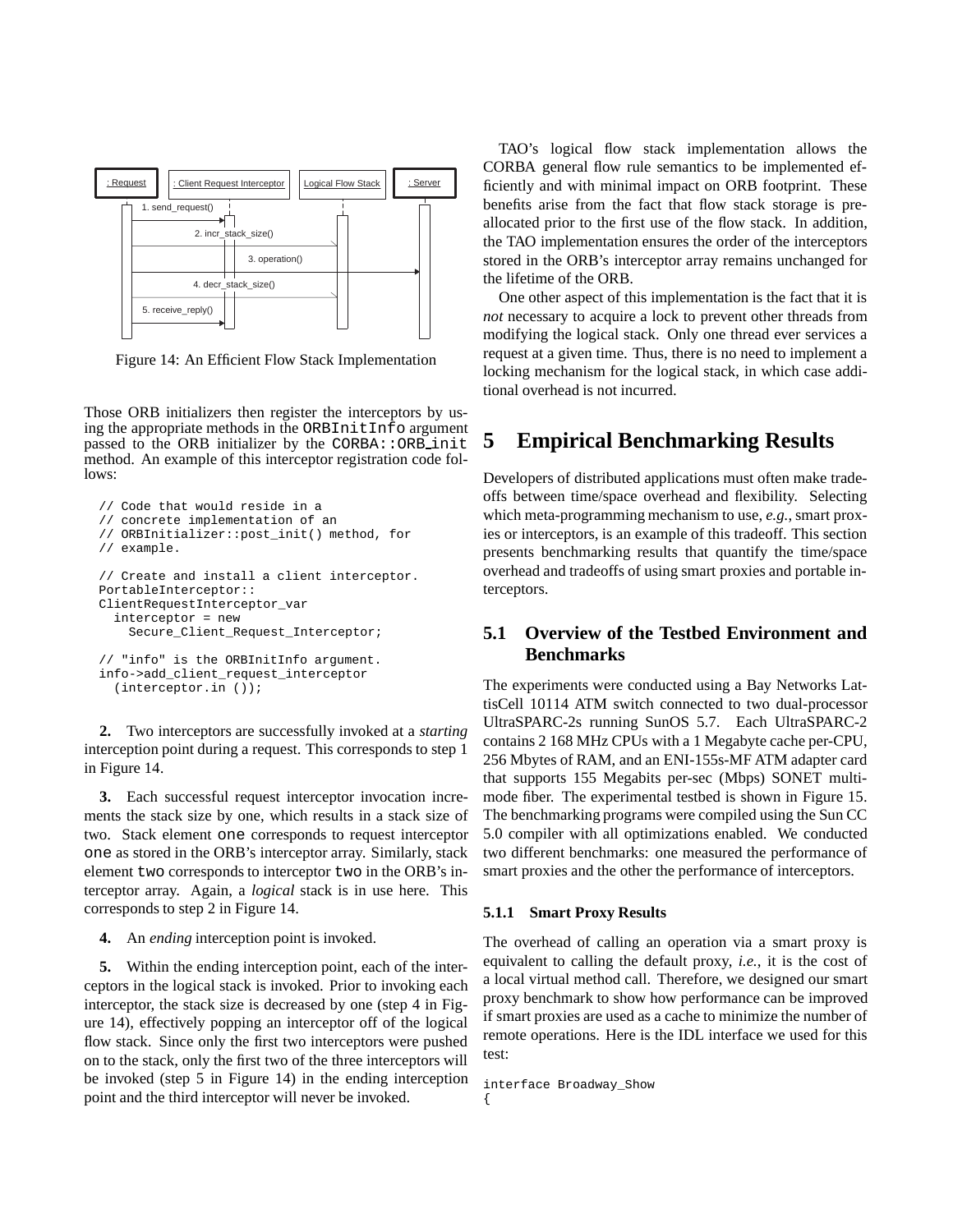

Figure 15: Testbed for Meta-programming Mechanism Benchmarks

```
// Get the prices for the box
  // seats of the Broadway show.
  short box_prices ();
  // Order tickets.
  long order_tickets (in short number);
};
```
The servant in the test is a virtual box office that allows clients to purchase tickets to Broadway shows. A client can query the prices of box seats and if they are within a price range, it buys them. Thus, the client normally makes two invocations: (1) box prices and (2) order tickets if the prices are reasonable. By default, every time a client enquires about ticket prices, a remote invocation occurs.

We can minimize overhead significantly by using a smart proxy that makes just one remote invocation and then caches the result and reuses it when subsequent enquiries occur. This caching improves the performance significantly, as shown in Figure 16. This figure illustrates that omitting unnecessary



Figure 16: Performance Improvement Using a Smart Proxy to Cache Information

remote operation calls improve the performance by  $\sim$ 130%, even over a high-speed ATM network.

#### **5.1.2 Portable Interceptor Results**

Our portable interceptor benchmarks quantify the cost of supporting and using interceptors in TAO. Moreover, these tests quantified the costs of individual interceptor features, such as accessing a parameter list and accessing a service context list. In the benchmark program, the following three IDL operations were defined in the Secure Vault interface:

```
interface Secure_Vault
{
  exception Invalid {};
  struct Record { long check_num; long amount; };
  // No args/exceptions operation.
  short ready ();
  // Throws a user exception.
  void authenticate (in string user)
    raises (Invalid);
  // updates a struct and returns a count.
  long update_records (in long id,
                       in Record val);
};
```
Each operation takes a different number and different length of parameters and return values. Moreover, the authenticate operation throws a user exception, whereas the other two do not. This diversity allowed us to measure the cost of preparing different types of generic information required by interceptors.

The interceptor benchmarks were run using the five different configurations summarized below:

**1. No interceptor support:** In this configuration, interceptor support was disabled completely in the ORB, which measured TAO's baseline performance.

**2. No interceptor installed:** This time the ORB was compiled with interceptor support, although the test was performed without installing an interceptor into the ORB. This configuration measures the performance penalty applications must pay for the potential of flexibility.

**3. No-op interceptor installed:** This configuration uses a no-op interceptor to measure the cost of invoking interceptors.

**4. Accessing the service context list:** The interceptor installed in this configuration manipulates the GIOP request's ServiceContextList. On the client, a request interceptor creates a new ServiceContext containing an encapsulated password string of 7 bytes and inserts the service context object into the ServiceContextList of the invocation using the RequestInfo interface. On the server, a different request interceptor performs the reverse operation by (1) extracting the password string from the ServiceContextList using the RequestInfo interface and (2) examining the password via a string comparison.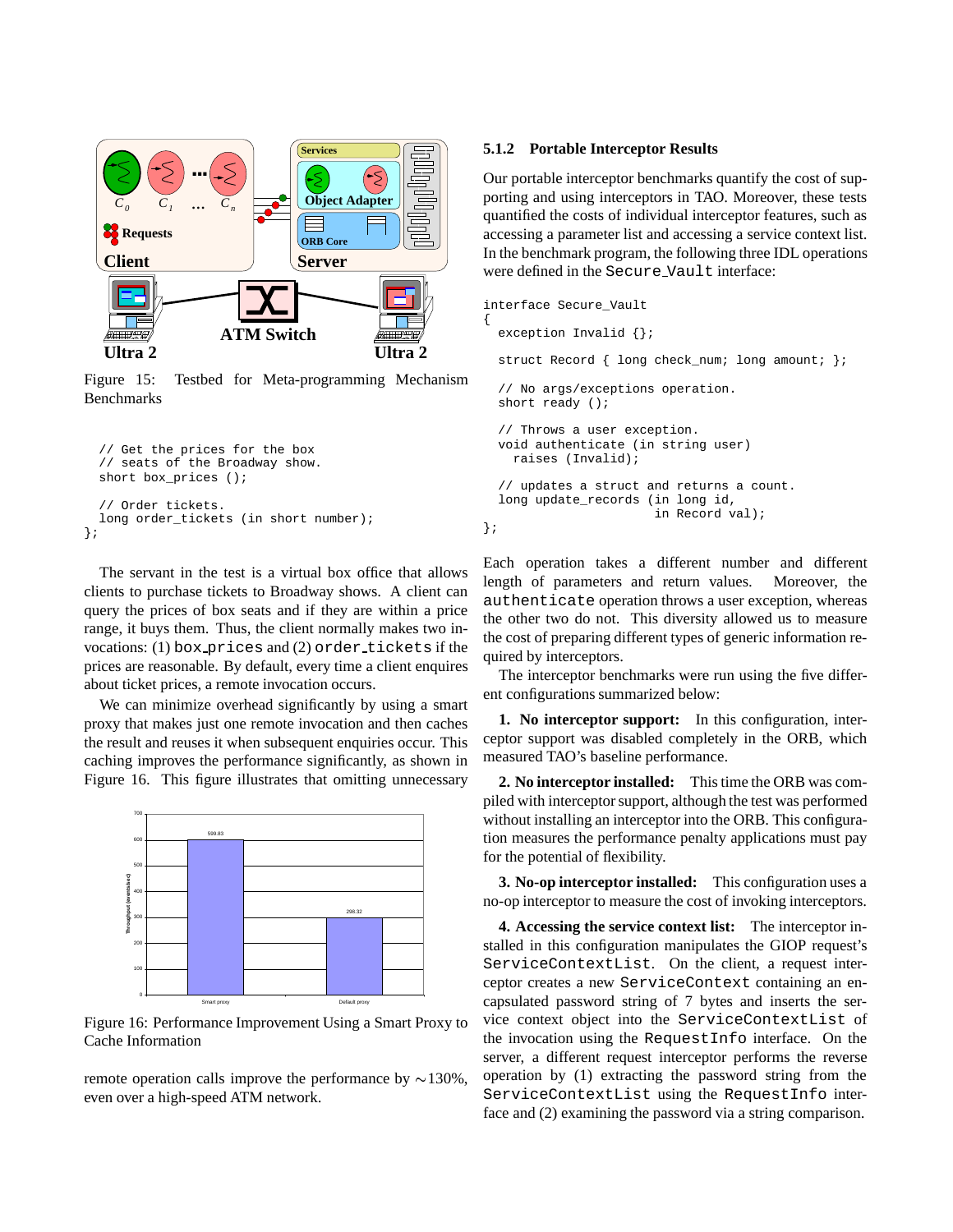**5. Accessing Dynamic information:** TAO implements the Dynamic module types in request/reply operations, such as parameters, results and exception list of an invocation, by creating these information on-demand. The interceptor installed in this configuration accesses the dynamic information of the operations by checking their parameters and return values.

Figure 17 shows the cost of supporting and using these various features and configurations in interceptors. In the first con-



Figure 17: Cost of Using Various Interceptor Features

figuration (no interceptor support), all three measured operations perform similarly because there is no significant difference between the information these operations exchange. The results are similar for the second configuration, which added interceptor support to the ORB but without installing any interceptors. There is only a  $\sim$ 9% performance penalty for using the ORB with interceptor support.

The no-op interceptor provide the baseline cost of invoking an interceptor. There is  $\sim$ 26% of performance penalty compared to not installing the interceptor due to invocations of interception points on every operation invocation. As shown in Figure 17, however, all three operations reveal similar performance characteristics, regardless of the number and size of their parameters and return values.

Similar performance degradation is also observed for interceptors that access the ServiceContextList. This configuration measures the cost of adding and extracting a short string from the ServiceContext. Again, all three operations experience  $\sim 8\%$  degradation in performance compared to using the no-op interceptor.

The interceptor that access the Dynamic module types, however, demonstrates more diversity in performance degradation among the three operations we tested. There are  $\sim$ 7%,  $\sim$ 19%,  $\sim$  and 40% performance hits to the ready, authenticate, and update\_record operations, respectively, compared with no-op interceptor configuration. The performance penalty comes not only from the accessing parameters using the Dynamic module types, but also from the on-demand creation of the dynamic information. The results show that the preparation of Dynamic module types are expensive, which justifies our decision not to create them if they are not accessed by interceptors.

## **5.2 Memory Footprint Results**

TAO is an open-source ORB that is used for real-time and embedded systems with memory constraints. Therefore, smart proxies and interceptors can be conditionally compiled in or out at ORB compile-time. To measure the memory increment necessary to support smart proxies and interceptors, we compiled the Secure Vault IDL interface shown above with three different operations using the following configurations:

- 1. Interceptors and smart proxies disabled.
- 2. Interceptors and the smart proxies both enabled;
- 3. Interceptors enabled but smart proxies disabled, which is the default configuration in TAO; and
- 4. Interceptors disabled and smart proxies enabled.

Table 1 shows the resulting sizes for different configurations. Not counting the application-specific proxy and factory

| <b>Supporting</b><br>Config. | <b>Stub</b><br>size (KB) | $%$ Inc. | <b>Skeleton</b><br>size (KB) | $%$ Inc. |
|------------------------------|--------------------------|----------|------------------------------|----------|
| Neither                      | 1.288                    |          | 1.277                        |          |
| <b>Smart proxies</b>         | 1,321                    | 2.5      | 1.277                        |          |
| <b>Interceptors</b>          | 1.479                    | 14.8     | 1,485                        | 16.3     |
| Both                         | 1,517                    | 17.8     | 1,489                        | 16.6     |

Table 1: Footprint Comparison for Smart Proxies and Interceptors

method, smart proxies increase TAO's client memory footprint by  $\sim$ 2.5%. In contrast, interceptors require  $\sim$ 15% extra footprint to handle on-demand creation of parameters lists, exceptions list, etc.

We also performed the same test using the OMG *Minimum CORBA* configuration [20], which defines a subset of the complete ORB CORBA specification to reduce embedded system memory footprints. By default, TAO's Minimum CORBA footprint is less than 1 MB. To determine the footprint growth when smart proxies and/or interceptors are used, we measured the size of the ORB again using the same IDL interface, as shown in Table 2: The footprint increase for TAO's smart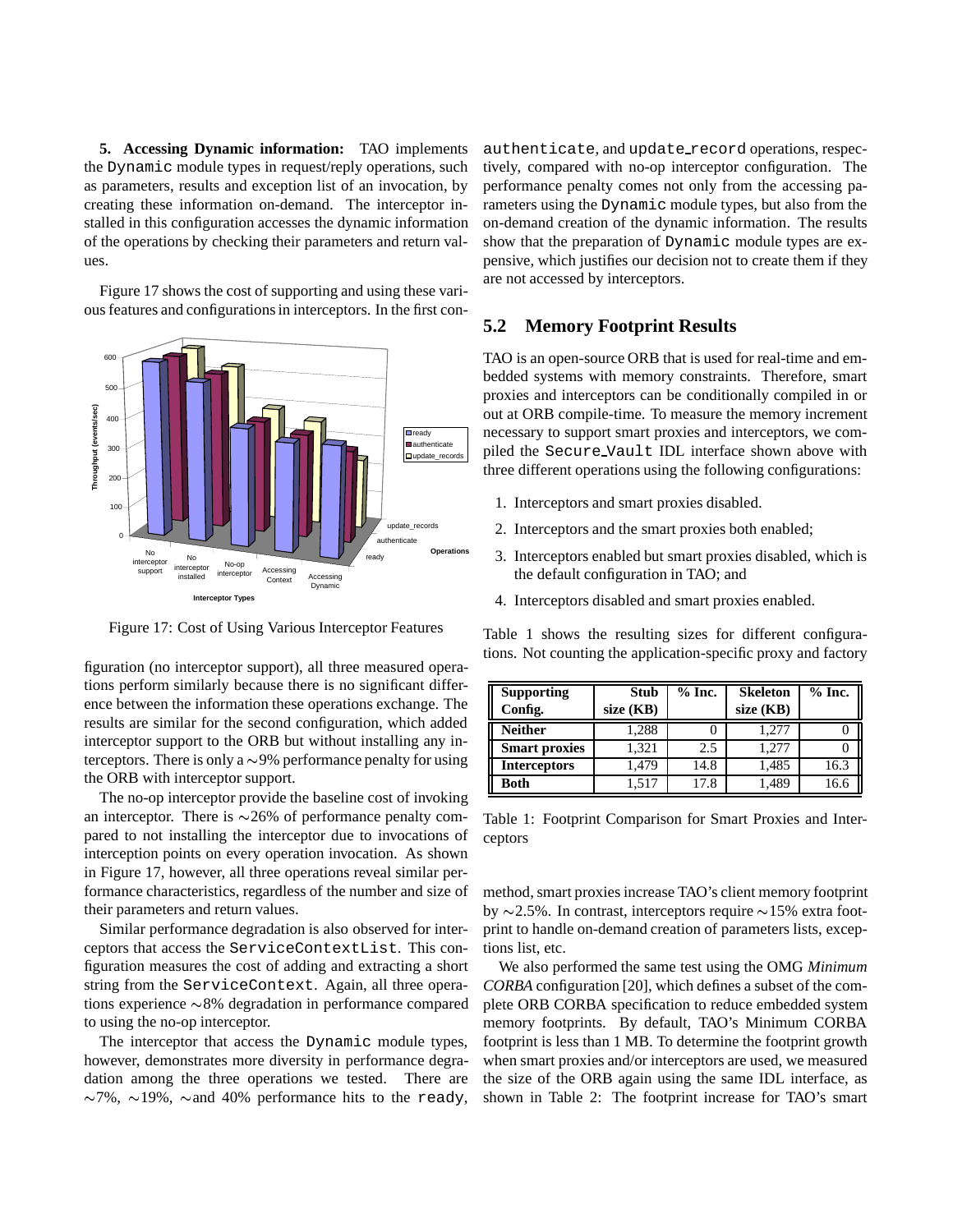| <b>Supporting</b><br>Config. | <b>Stub</b><br>size (KB) | $%$ Inc. | <b>Skeleton</b><br>size (KB) | $%$ Inc. |
|------------------------------|--------------------------|----------|------------------------------|----------|
| <b>Neither</b>               | 923                      |          | 896                          |          |
| <b>Smart proxies</b>         | 974                      | 5.5      | 896                          |          |
| <b>Interceptors</b>          | 1.115                    | 20.7     | 1,104                        | 23.1     |
| <b>Both</b>                  | 1.148                    | 24.3     | 1,105                        | 23.2     |

Table 2: Footprint Comparison for Smart Proxies and Interceptors in TAO's Minimum CORBA Configuration

proxies in this configuration is 5.55% and the support for interceptors causes a significant 20-23% increment. These results are not surprising since both these meta-programming features are new and have not yet been optimized for TAO's Minimum CORBA configuration.

In general, the results in this section show that CORBA meta-programming mechanisms can provide developers with significant improvements in functionality, performance, and convenience without drastic changes to existing application software. Depending on which features are used, however, developers need to consider the affect of time and space overhead.

## **6 Related Work**

CORBA is increasingly being adopted as the middleware of choice for a wide-range of distributed applications and systems. As systems evolve, new features/services will be added to the system. Smart proxies and interceptors are good ways to adapt existing applications to take advantage of these new features. The following work on middleware technologies is related to our research.

**QuO:** The *Quality Objects* (QuO) distributed object middleware is developed at BBN Technologies [21] by applying Aspect-Oriented Programming (AOP) [22] techniques to adaptive network applications. QuO is based on CORBA and supports:

**1.** *Run-time performance tuning and configuration* through the specification of operating regions, behavior alternatives, and reconfiguration strategies that allows the QuO run-time to adaptively trigger reconfiguration as system conditions change, represented by transitions between operating regions; and

**2.** *Feedback* across software and distribution boundaries based on a control loop in which client applications and server objects request levels of service and are notified of changes in service.

QuO achieves this functionality via customized smart proxies, called *delegates*, and embedded MOP interfaces within the proxies. However, their framework does not allow users to install user-defined proxies and the MOP interfaces are specifically designed for QoS purpose.

**Orbix filters:** Orbix defines the concept of filters, which are an interceptor mechanism based on the concept of "flexible bindings" [23]. By deriving from a predefined base class, developers can intercept events. Common events include clientinitiated transmission and arrival of remote operations, as well as the object implementation-initiated transmission and arrival of replies. Developers can choose whether to intercept the request or result before or after marshaling. Orbix programmers can leverage the same filtering mechanism to build multithreaded servers [24, 25, 26].

**dynamicTAO:** The dynamicTAO reflective ORB [27] supports interceptors for monitoring and security. Particular interceptor implementations are loaded into dynamicTAO using the Component Configurator pattern [10]. Using component configurators to install interceptors in dynamicTAO allows applications to exchange monitoring and security strategies at run-time. Moreover, there are extensive use of reflective programming technique in dynamicTAO to determine the module the ORB requires.

**Fault-tolerant ORB frameworks:** Interceptors have been applied in a number of fault-tolerant ORB frameworks such as the Eternal system [28]. Eternal intercepts system calls made by clients through the lower-level I/O subsystem and maps these system calls to a reliable multicast subsystem. Eternal does not modify the ORB or the CORBA language mapping, thereby ensuring the transparency of fault tolerance from applications.

**COM interceptors:** Hunt and Scott [29] describe how to implement interceptors in COM. The concept they use to implement interceptors is similar to TAO's collocated stub [16]. This technique uses alternative wrappers around the object implementation to masquerade as operation targets, which are similar to TAO's smart proxies.

## **7 Concluding Remarks**

Distributed object computing (DOC) middleware has been applied widely to domains ranging from telecommunications to aerospace, process automation, and e-commerce. DOC middleware shields developers from many distribution challenges and allows applications to invoke operations on target objects efficiently without concern for their location, programming language, OS platform, communication protocols and interconnects, and hardware [30]. Historically, however, many DOC middleware solutions have tightly coupled interfaces and implementations, which makes it hard to adapt to requirement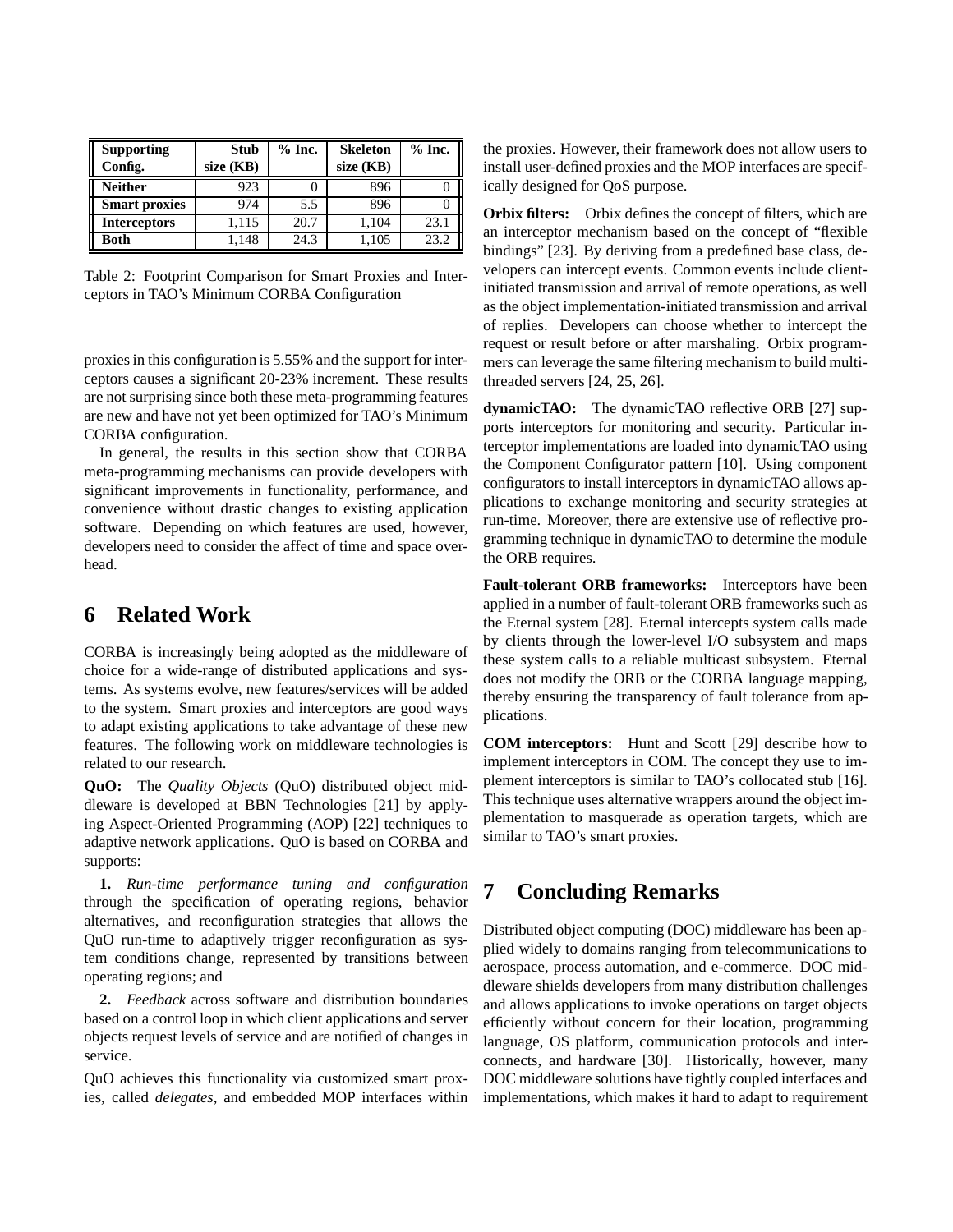or environment changes that occur late in an application's lifecycle, *i.e.*, during deployment and/or at run-time.

*Meta-programming* mechanisms are techniques that help increase the flexibility and adaptability of applications, without degrading performance significantly. This paper describes two meta-programming mechanisms–*smart proxies* and *interceptors*– that we added recently to TAO, is an implementation of CORBA that is targeted for applications with high-performance and real-time QoS requirements. These two mechanisms allow CORBA applications to adapt to changing requirements or environmental conditions that occur late in an application's life-cycle without requiring obtrusive changes in existing software.

Based on our experience using smart proxies and interceptors to develop TAO applications, we have observed the following tradeoffs and limitations with smart proxies and interceptors:

**Performance:** Interceptors incur more overhead than smart proxies because they influence the processing of operations at multiple points along the invocation path. The portable interceptor results in Section 5.1.2 illustrate the overhead of supporting interceptors and the run-time costs of specific interceptor features.

In general, smart proxies perform better and consume less memory than interceptors. The smart proxy results in Section 5.1.1 show the circumstances where using smart proxies can improve performance. Even thought there is an extra layer of indirection, the overall performance can be improved by removing the gratuitous overhead of unnecessary remote invocations.

**Generality:** Interceptors can be applied to either servers or clients and can access operation-specific information. Therefore, they provide an effective meta-programming mechanism to handle advanced features, such as authentication and authorization, transparently end-to-end. In contrast, smart proxies only apply to specific interfaces accessed by clients. In particular, smart proxies can only influence the behavior at the beginning of an invocation.

**Portability:** Smart proxies are not currently part of the CORBA standard. Although many ORBs provide smart proxies as extensions, this feature is not portable. There is, however, a Portable Interceptors specification [7] that is being ratified by the OMG.

All the source code, documentation, and tests for TAO are open-source and can be downloaded from www.cs.wustl.edu/~schmidt/TAO.html.

## **Acknowledgements**

Thanks to Brian Wallis  $\langle \text{brain} \rangle \cong \langle \text{bottom} \rangle$  for helping with the design of TAO's smart proxy interface.

## **References**

- [1] Object Management Group, *The Common Object Request Broker: Architecture and Specification*, 2.3 ed., June 1999.
- [2] M. Henning and S. Vinoski, *Advanced CORBA Programming With C++*. Addison-Wesley Longman, 1999.
- [3] D. C. Schmidt, D. L. Levine, and S. Mungee, "The Design and Performance of Real-Time Object Request Brokers," *Computer Communications*, vol. 21, pp. 294–324, Apr. 1998.
- [4] E. Gamma, R. Helm, R. Johnson, and J. Vlissides, *Design Patterns: Elements of Reusable Object-Oriented Software*. Reading, MA: Addison-Wesley, 1995.
- [5] E. Eide, K. Frei, B. Ford, J. Lepreau, and G. Lindstrom, "Flick: A Flexible, Optimizing IDL Compiler," in *Proceedings of ACM SIGPLAN '97 Conference on Programming Language Design and Implementation (PLDI)*, (Las Vegas, NV), ACM, June 1997.
- [6] C. Zimmermann, "Metalevels, MOPs and What the Fuzz is All About," in *Advances in Object-Oriented Metalevel Architectures and Reflection* (C. Zimmermann, ed.), Boca Raton, FL: CRC Press, 1996.
- [7] Adiron, LLC, *et al.*, *Portable Interceptor Working Draft Joint Revised Submission*. Object Management Group, OMG Document orbos/99-10- 01 ed., October 1999.
- [8] Object Management Group, *Security Service 1.8 Specification*, OMG Document security/00-11-03 ed., November 2000.
- [9] O. Othman, C. O'Ryan, and D. C. Schmidt, "The Design and Performance of an Adaptive CORBA Load Balancing Service," *IEEE Distributed Systems Online*, vol. 1, December 2000.
- [10] D. C. Schmidt, M. Stal, H. Rohnert, and F. Buschmann, *Pattern-Oriented Software Architecture: Patterns for Concurrency and Distributed Objects, Volume 2*. New York, NY: Wiley & Sons, 2000.
- [11] C. O'Ryan, F. Kuhns, D. C. Schmidt, O. Othman, and J. Parsons, "The Design and Performance of a Pluggable Protocols Framework for Realtime Distributed Object Computing Middleware," in *Proceedings of the Middleware 2000 Conference*, ACM/IFIP, Apr. 2000.
- [12] T. Nakajima, "Dynamic Transport Protocol Selection in a CORBA System," in *Proceedings of the International Symposium on Object-Oriented Real-time Distributed Computing (ISORC)*, (Newport Beach, CA), IEEE/IFIP, Mar. 2000.
- [13] Object Management Group, *Extensible Transport Framework for Real-Time CORBA, Request for Proposal*. Object Management Group, OMG Document orbos/2000-09-12 ed., Feb. 2000.
- [14] W. W. Ho and R. Olsson, "An Approach to Genuine Dynamic Linking," *Software: Practice and Experience*, vol. 21, pp. 375–390, Apr. 1991.
- [15] A. B. Arulanthu, C. O'Ryan, D. C. Schmidt, and M. Kircher, "Applying C++, Patterns, and Components to Develop an IDL Compiler for CORBA AMI Callbacks," *C++ Report*, vol. 12, Mar. 2000.
- [16] N. Wang, D. C. Schmidt, and S. Vinoski, "Collocation Optimizations for CORBA," *C++ Report*, vol. 11, November/December 1999.
- [17] K. Beck, *Smalltalk Best Practice Patterns*. Englewood Cliffs, NJ: Prentice-Hall, 1997.
- [18] M. H. Austern, *Generic Programming and the STL*. Reading, MA: Addison-Wesley, 1999.
- [19] I. Pyarali, C. O'Ryan, D. C. Schmidt, N. Wang, V. Kachroo, and A. Gokhale, "Using Principle Patterns to Optimize Real-time ORBs," *Concurrency Magazine*, vol. 8, no. 1, 2000.
- [20] Object Management Group, *Minimum CORBA Joint Revised Submission*, OMG Document orbos/98-08-04 ed., August 1998.